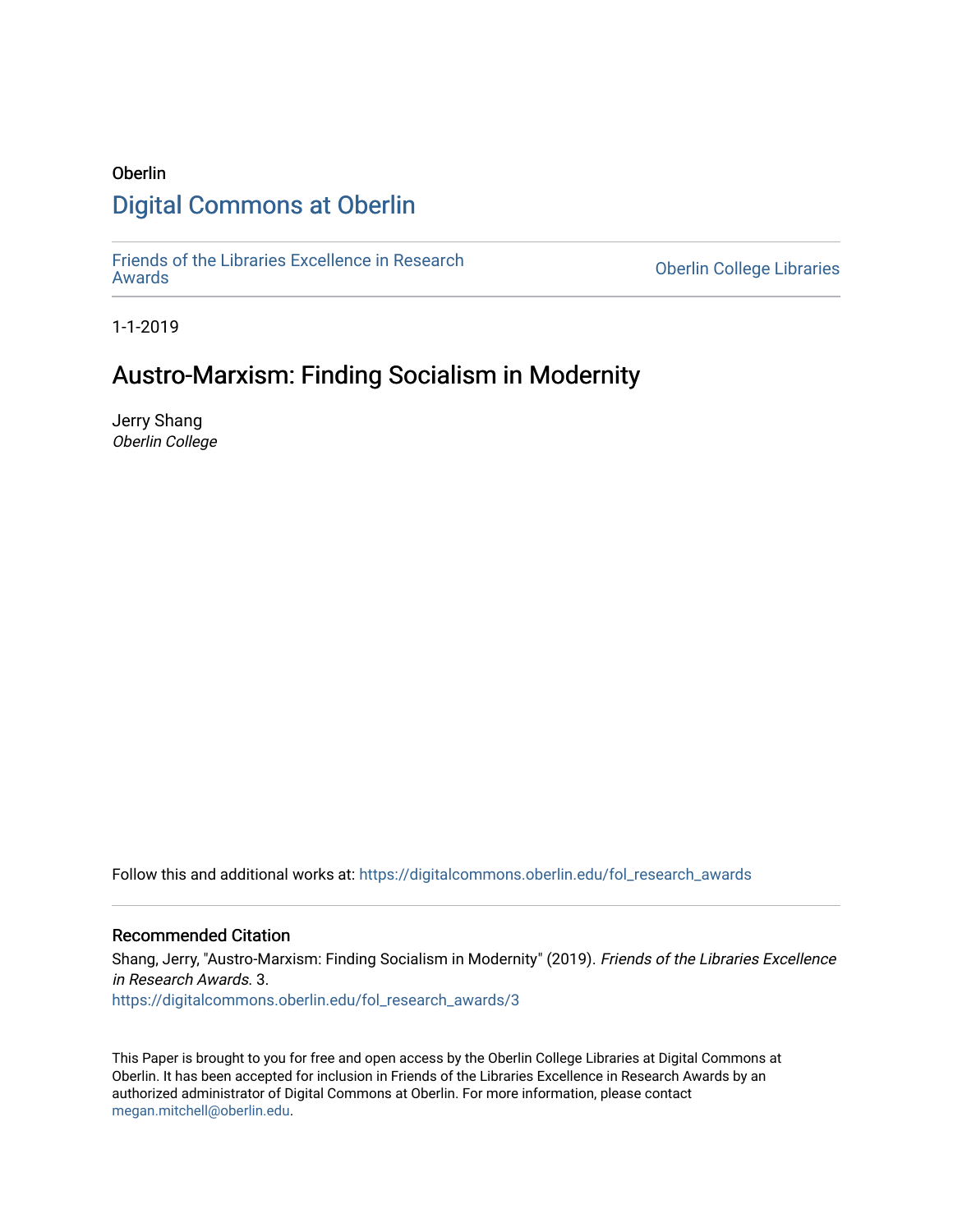## **Austro-Marxism: Finding Socialism in Modernity**

### **Introduction**

l,

In Otto Bauer's *What is Austro-Marxism? (1927)*, he stated that Austro-Marxism was first coined by an American socialist, L. Boudin, to describe a collection of Marxist thinkers including Max Adler, Karl Renner, Rudolf Hilferding, Otto Bauer and others who grew up in the socialist student movement of fin-de-siècle Vienna. Despite these thinkers' common background, Austro-Marxism as a school of thought lacked the unity L. Boudin conferred to it through its name. Even Otto Bauer himself noted that this group of scholars "were united not so much by a specific political orientation."<sup>1</sup> These thinkers cited above all had interests in different areas, for example, Max Adler took on a theoretical approach and tried to apply a neo-Kantian emphasis on subjectivity and human volitions to the Marxist concept of historical progression; Karl Renner focused more on the law and its ability to support the capitalist system; Rudolf Hilferding was known for his discussion on finance capital and his extension upon Marxist economic theories; Otto Bauer focused on the question of nationality and its incorporation into Marxist thoughts. Though this was not to say that there were no communications and references between these thinkers, the various focuses and interests made it hard to characterize Austro-Marxism as a unified movement. In a sense, Otto Bauer's question posed by his title remained unanswered.

Current historiography on Austro-Marxism has also shied away from this question by focusing on individual thinkers. Bulloch's *Karl Renner: Austria*, Smaldone's *Rudolf Hilferding: the tragedy of a German Social Democrat*, and Czerwińska-Schupp's *Otto Bauer 1881-1938:* 

<sup>1</sup> Otto Bauer. 'Was ist Austro-Marxismus?' *Arbeiter-Zeitung*, 3 November 1927, in T. B. Bottomore, and Patrick Goode. *Austro-marxism*. (Oxford [Eng.]: Clarendon Press. 1978.) 45.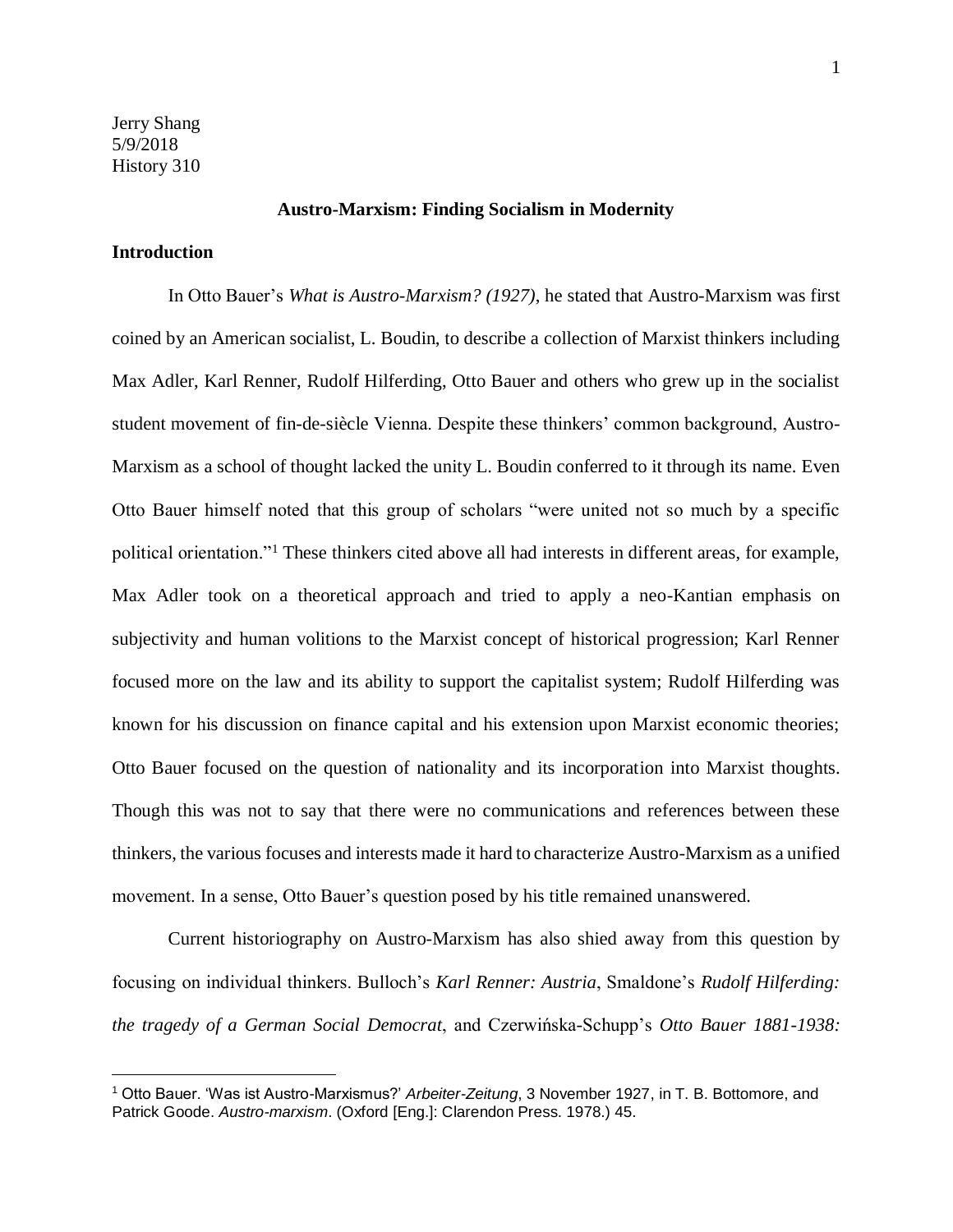*Thinker and Politician* all represent this trend. While their books show the complexity and the development of each thinkers' theories, they do not situate them within a larger intellectual movement. Meanwhile, another trend in the historiography on Austro-Marxism is to focus on the inter-war period and Red Vienna. Helmut Gruber's *Red Vienna: Experiment in Working Class Culture 1919~1934* is one representation. While he provides a comprehensive summary of Austro-Marxist thoughts, this is used mainly as a springboard to discuss how these thoughts affect the policies of Red Vienna. While Red Vienna is definitely a fruitful place for research concerning the practices of Austro-Marxist politicians, it should not be ignored that it was essentially under the social, economic, cultural atmosphere of fin-de-siècle Vienna where Austro-Marxism reached its theoretical maturation.

This paper tries to resituate current historiography on Austro-Marxism within the context of fin-de-siècle Austro-Hungarian Empire and argues that these thinkers were united by their shared experiences of using a Marxist vocabulary to understand and respond to their increasingly unfamiliar modern world. Two intersecting changes that preoccupied the thoughts of Austro-Marxists were the fall of liberalism and the rise of nationalism. In Carl E. Schorske's *Fin-de-Siècle Vienna: Politics and Culture*, he characterizes this modern world as moving away from liberalism and rationality while embracing the psyche, the fragmented, and the disintegrated. He argues that:

"Vienna in the fin de siecle, with its acutely felt tremors of social and political disintegrations, proved one of the most fertile breeding grounds of our century's a-historical culture. Its great intellectual innovators… all broke… their ties to the historical outlook central to the nineteenth-century liberal culture in which they had been reared."<sup>2</sup>

While Schorske demonstrates how fin-de-siècle intellectuals and artists saw modernity as disruptive and "a-historical", this view of modernity is incompatible with a Marxist tradition that

<sup>2</sup> Carl E Schorske. *Fin-de-siècle vienna: Politics and culture*. (New York: Knopf: distributed by Random House. 1980.) xviii.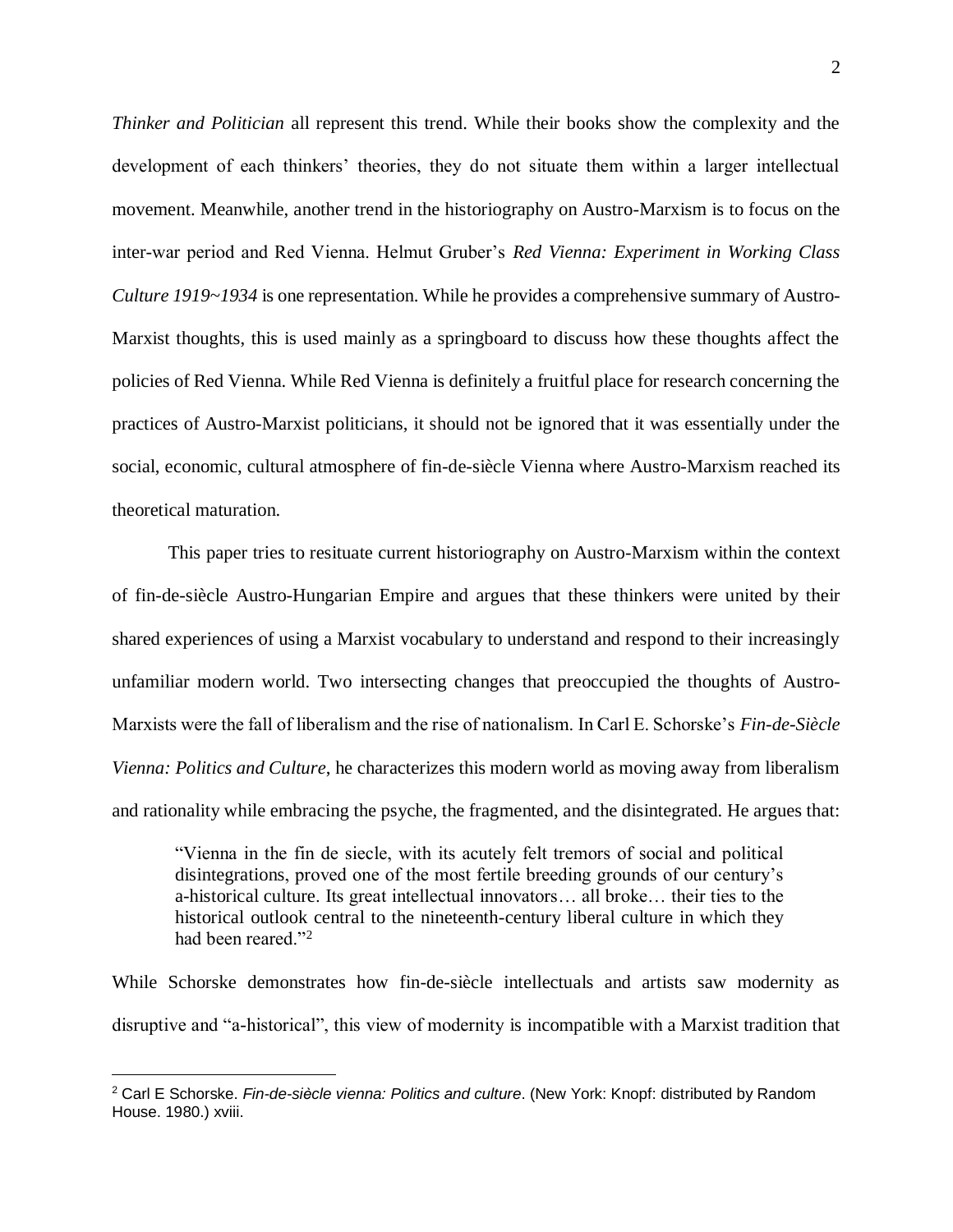situates social and economic developments in a larger history of the dialectic transition from feudalism to capitalism and eventually to socialism. This paper argues that by subscribing to the Marxist theories of the stages of development, Austro-Marxists strived to present a socialist answer to the disrupted and fragmented modern life and provide a sense of political direction and conviction regarding the new social and economic developments. By viewing socialism as the eventual end goal, Austro-Marxists deliberately eschewed a pessimistic understanding of modernity and instead saw it as presenting new opportunities through which socialism could one day be reached.

Austro-Marxists adopted a similarly optimistic attitude in regard to the rise of nationalism. Realizing the disrupted forces of nationalism and its fragmented effects on the Austro-Hungarian state and society, Austro-Marxists responded by offering a Marxist interpretation of nationalism that focused on its ability to incorporate the masses into politics and cultural productions that used to exclude them. Rather than seeing nationalism as a disrupted and backward force that reverted the progress of liberalism as many scholars did, Austro-Marxists saw nationalism as part of the progress that would transform the exclusive liberal society to a humanitarian socialist society. Through this light, national organizations were understood as the building blocks that could organize and facilitate the transition from capitalism to socialism.

However, as Austro-Marxist thinkers demonstrated, the existence of these new opportunities was not enough in itself to transform the society. Central to these thinkers' conception of the transition from capitalism to socialism was the role of the modern state. The changing economic, social, and cultural realities allowed these thinkers to view the state as a potentially rational and effective tool that could facilitate the process of socialization while also ensuring these changes happened in a peaceful and non-disruptive way. From this emphasis on the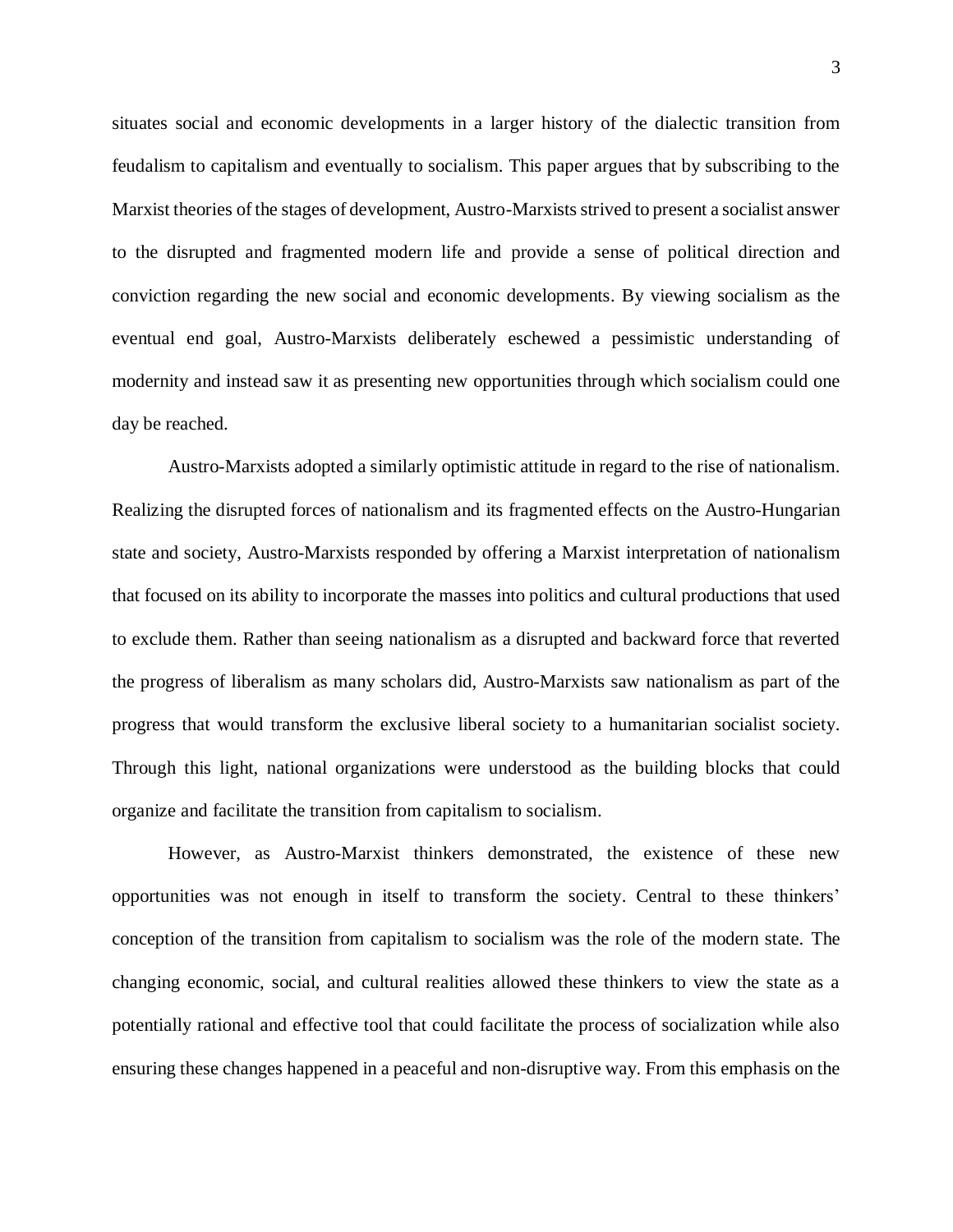state, this paper draws two conclusions. First, this focus suggested an intellectual shift where traditional Marxist emphasis on the economic base was substituted by a growing emphasis on the superstructure; it was in the superstructure where conscious actions and concrete possibilities towards socialism were made available. Second, it demonstrated Austro-Marxists' desire for stability and direction, for an apparatus that could guide and anchor modern changes in the path towards socialism.

#### **New Economic Reality and the Insufficiency of Marxist Thoughts**

One component of modernity that Schorske stresses in his analysis is the collapse of liberalism. This section examines this collapse from an economic perspective. It looks at the transformative economic circumstances of late 19th century Austro-Hungarian Empire and argues that it was to these economic changes that Austro-Marxist thinkers responded and based their theories on. It further demonstrates the increasing insufficiencies of Marx's theories to explain these modern economic phenomena, which opened up new possibilities for Austro-Marxist thinkers to expand and even diverge from Marxist analysis for creative solutions.

Austro-Hungarian Empire's engagement with economic liberalism was brief. After Austro-Hungarian Compromise of 1867, the Cisleithanian half of the government adopted December Constitution and initiated a series of liberalization reforms and entered into a period of economic growth that was commonly known as *Gründerzeit* (1867~1873). However, such a prospect for further economic prosperity ended with the crash of the Vienna Stock Exchange on 9 May 1873. The crash and the ensuing economic disorders were vital blows to laissez-faire policies and ended the ideological optimism people placed on liberalism. Rather than promised progress, the supposedly rational market and reasonable individual decision-maker brought economic ruins and disruptions. From this demoralization of economic liberalism emerged a new socio-economic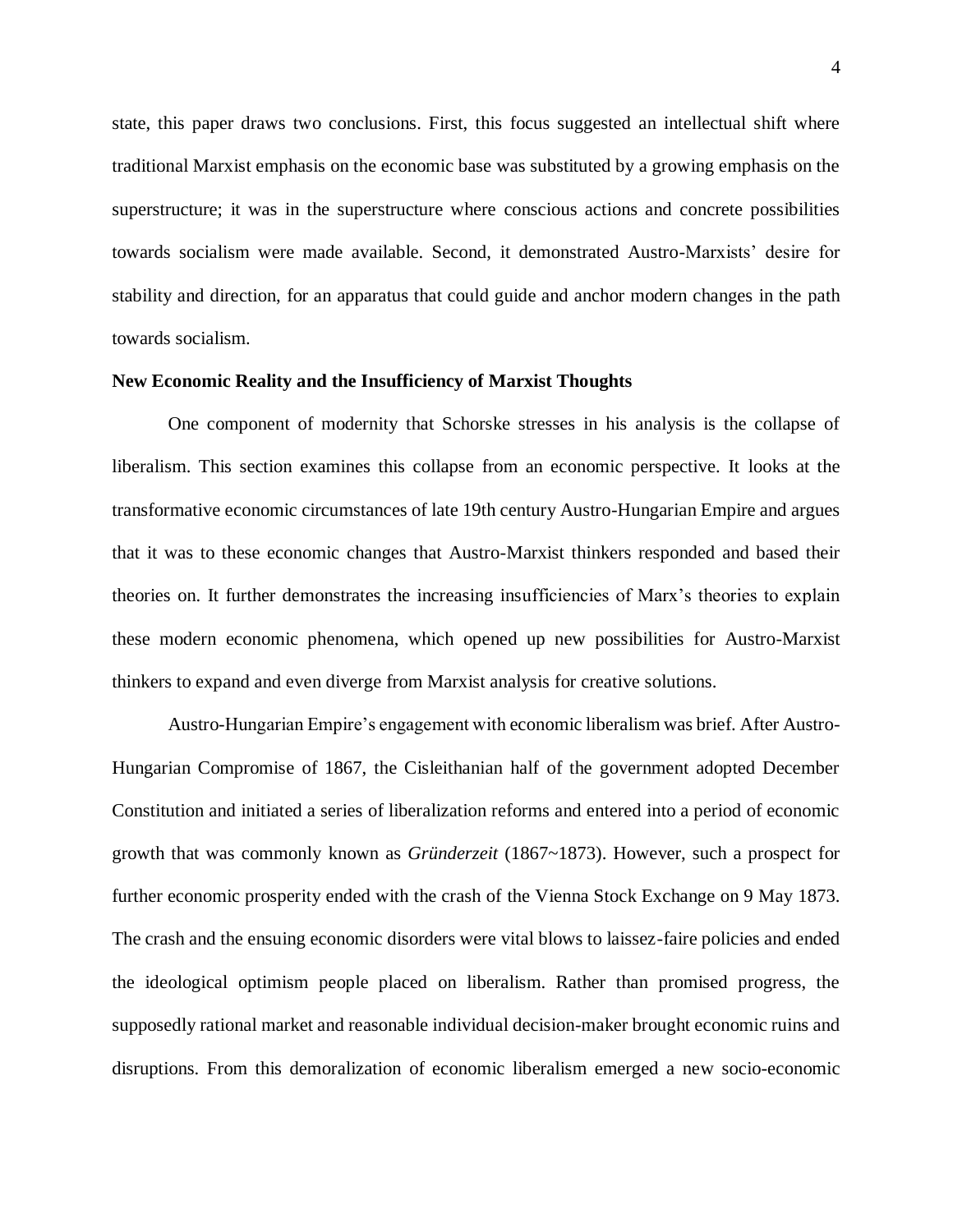model that focused on state interventions, cartelization, and centralization. During this process, the banking sector with its financial power and its ability to invest long-term in industries became an increasingly important organization that could interfere in capitalist expansions and to avoid economic crises.<sup>3</sup>

After the crash of 1873, Austrian economic policies both from a state level and from the level of individual firms and banks increasingly emphasized centralization, cooperation, and intervention. Marx in *Capital* predicted this trend of centralization of the capital in the hands of the few by stating, "It is concentration of capitals already formed, destruction of their individual independence, expropriation of capitalist by capitalist, transformation of many small into few large capitals." <sup>4</sup> However, the new economic developments to a degree deviated from Marx's interpretation of centralization. In Marx's understanding, centralization was the inevitable result of free competition which pushed out smaller businesses, "competition rages.... It always ends in the ruin of many small capitalists, whose capitals partly pass into the hands of their conquerors, partly vanish."<sup>5</sup> However, in the late 19<sup>th</sup>-century Austrian economy, centralization occurred as measures taken to avoid this competition. Small businesses did not vanish. Instead, they were relegated to a different role that served to preserve in their best capacity the harmony and the stability of the larger economic structure. Karl Renner in his *Problem of Marxism (1916)* realized this issue when he argued that "Alongside the concentration of wealth and factories a third form has developed. Wine-producing peasants can maintain their small property and small-scale enterprise, and concentrate simply upon one of a few functions such as the supply of auxiliary

<sup>3</sup> David F Good. *The Economic Rise of the Habsburg Empire, 1750-1914*. (University of California Press, Berkeley, 1984) 186-236.

<sup>4</sup> Karl Marx. *Economic Manuscripts: Capital Vol. I* - *Chapter Twenty-Five: The General Law of Capitalist Accumulation*. 1887. Accessed May 20, 2019. https://www.marxists.org/archive/marx/works/1867 c1/ch25.htm.

<sup>5</sup> Ibid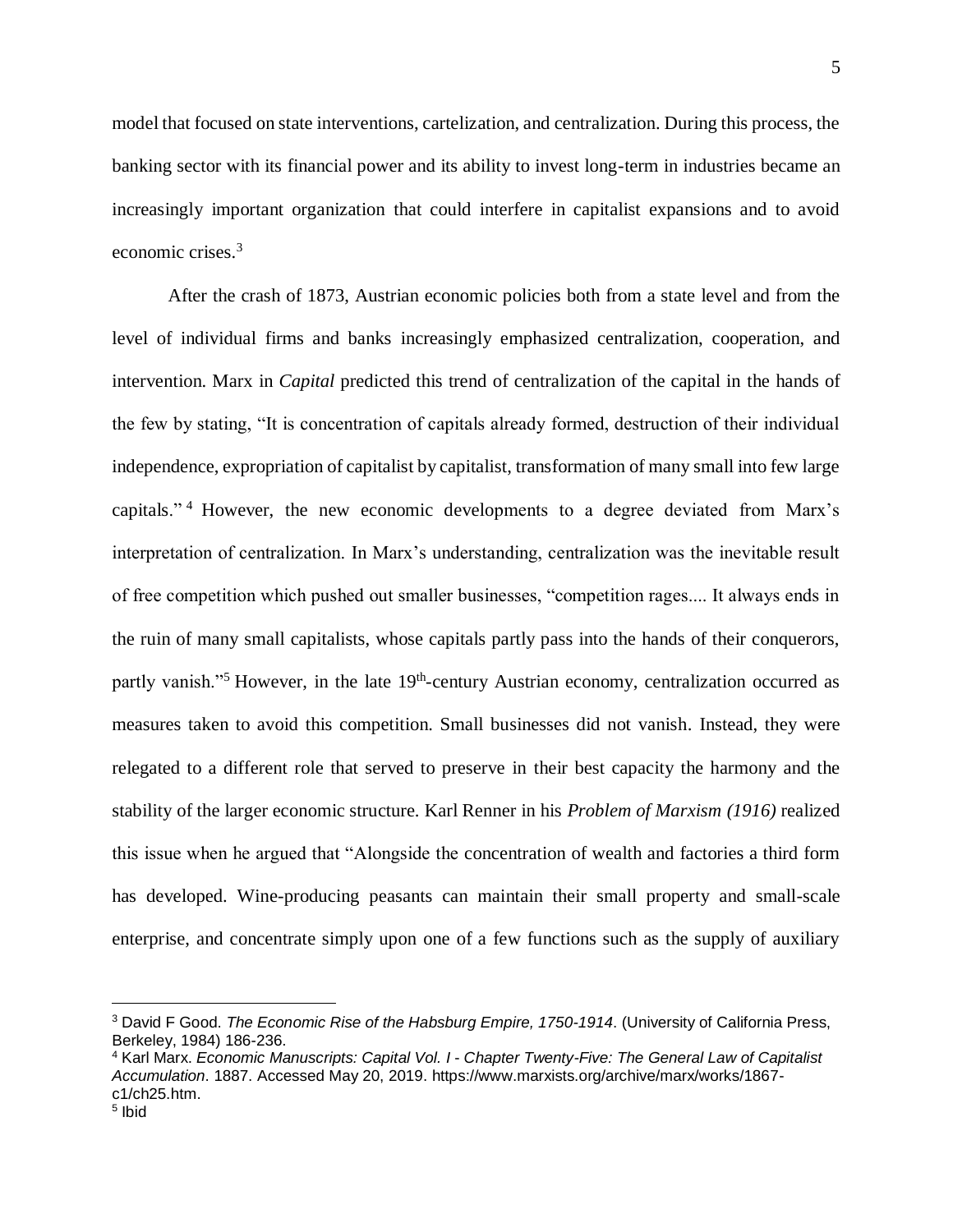materials or the sale of products, or upon one part of the production process."<sup>6</sup> The centralization depicted by Karl Renner was one motivated by stability and cooperation rather than competition as in Marx's case. Capitalism was taming its own competitiveness.

The difference in their conception of centralization revealed further divisions between classical Marxist theories and the new economic developments. In Marx's case, one essential element of capitalism was its dynamism, its constant revolutionization of the production relationship due to the inherent contradiction between labour and capital. This never-ending dynamism created crises during which the possibilities of capitalism's self-destruction opened up. However, the late 19<sup>th</sup>-century economy was dominated by attempts to tame the dynamism of the market through various bureaucratic and organizational means. If capitalism itself became more and more risk-aversive, where should one locate the inevitable capitalist crisis in the new economic atmosphere? Moreover, Marx saw the state as an inherent reflection of the capitalist production relationship, as an instrument of class rule. However, in the economic transformation discussed above, the state gradually took on a different role. Rather than behaving as a night-watchman for the liberal social order, the state began to interfere in the economy whether through protectionist policies or social legislations. The minimum discussion of the state in Marx's conception of the capitalist economy was insufficient to explain the growing power of the state in the realm of economy. Renner explained this insufficiency of Marx as the result of the fact that "Karl Marx's whole productive period falls within the liberal epoch of society, the starting point of which is that people and commodities are free and the state does not interfere in their movements…[it is] five

<sup>6</sup> Karl Renner. 'Probleme des Marxismus'. *Der Kampf*. 1916, in T. B. Bottomore, and Patrick Goode. *Austro-marxism*. (Oxford [Eng.]: Clarendon Press. 1978.) 98. The reason why I incorporated Renner's piece despite the fact that it was written during the Great War was that he identified many of the economic changes in the late 19<sup>th</sup> century, he saw the Great War as mainly accelerating the pace of these changes.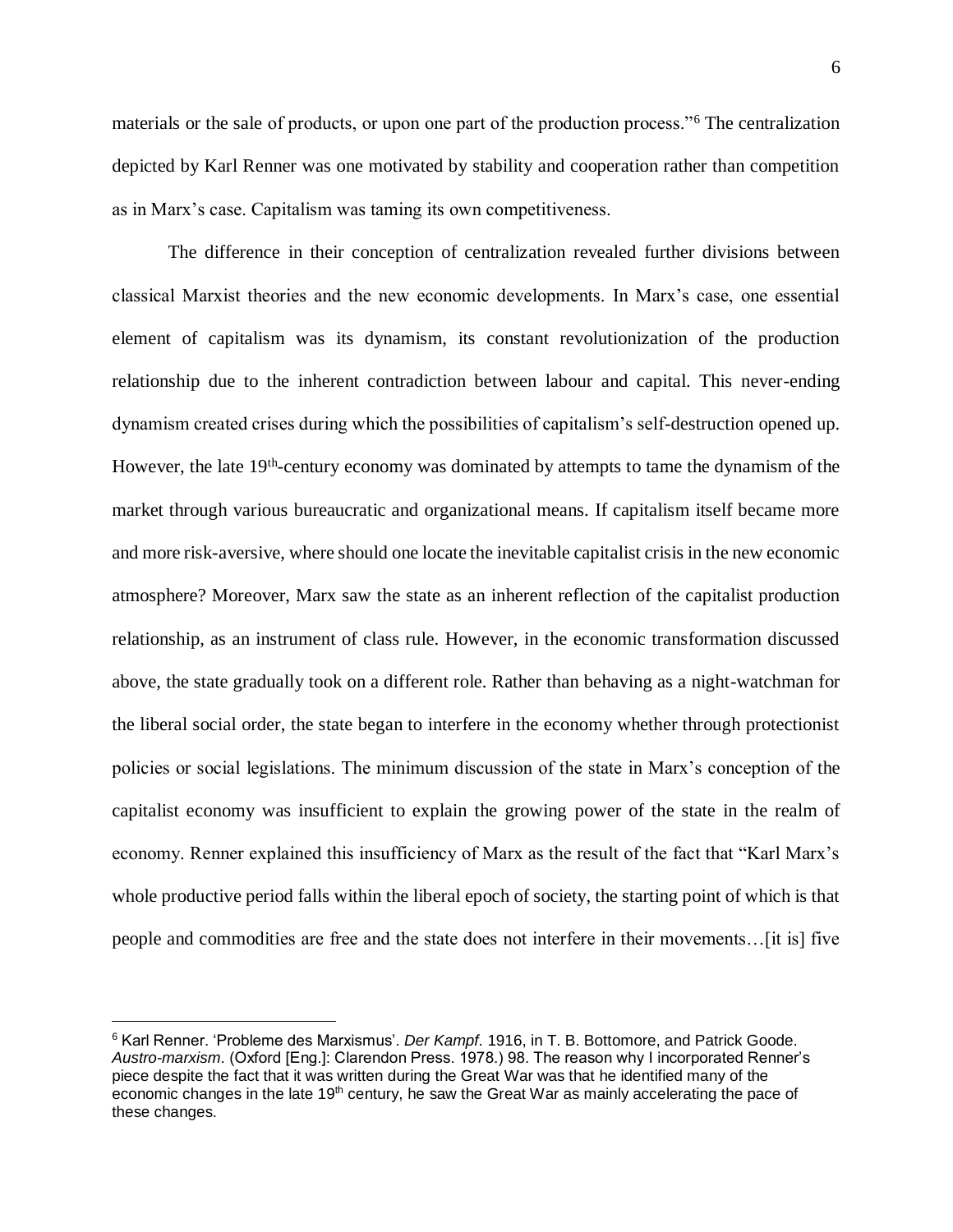years before his death, did the free trade ideology suffer its first blow…Capitalist society, as Marx experienced and described it, no longer exists!"<sup>7</sup>

While realizing the insufficiencies of Marx's theories to explain an increasingly unfamiliar economic reality, Renner, however, also wanted to preserve the Marxist ideology, especially on the inevitability of the transition from capitalism to socialism. He argued that while Marx's stages of the historical development still held true, Marx did not discuss "[the] transitions or intermediate stages, in which the already existing state powers have a role to play… He could not survey the road between [capitalism and socialism]."<sup>8</sup> Marxism should not be disregarded, instead it needed an update. This necessity for Renner to explain his belief in the orthodox Marxist theories demonstrated the increasing division within Marxism itself as new developments of capitalism challenged the validity of Marxist thoughts. His explanation revealed a general dilemma that was confronting Austro-Marxist thinkers at the time, namely, how to incorporate contemporary economic realities into Marx's economic theories, and where to locate the new role of the state in the transition from capitalism to socialism? While these seemed to be two separate questions, the next section will examine Hilferding's *Das Finanzkapital* where he tried to answer these questions and argue that it is the specific role Hilferding assigned to the state that allowed him to stay true to Marxist theories while incorporating these new developments of capitalism.

# **Rudolf Hilferding's** *Das Finanzkapital*

Hilferding in his *Das Finanzkapital* strived to provide "a scientific understanding of the economic characteristics of the latest phase of capitalist development [whose] most characteristic features are those processes of concentration which, on the one hand, 'eliminate free competition' through the formation of cartels and trusts, and on the other, bring bank and industrial capital into

<sup>7</sup> Ibid, 90.

 $^8$  Ibid, 91.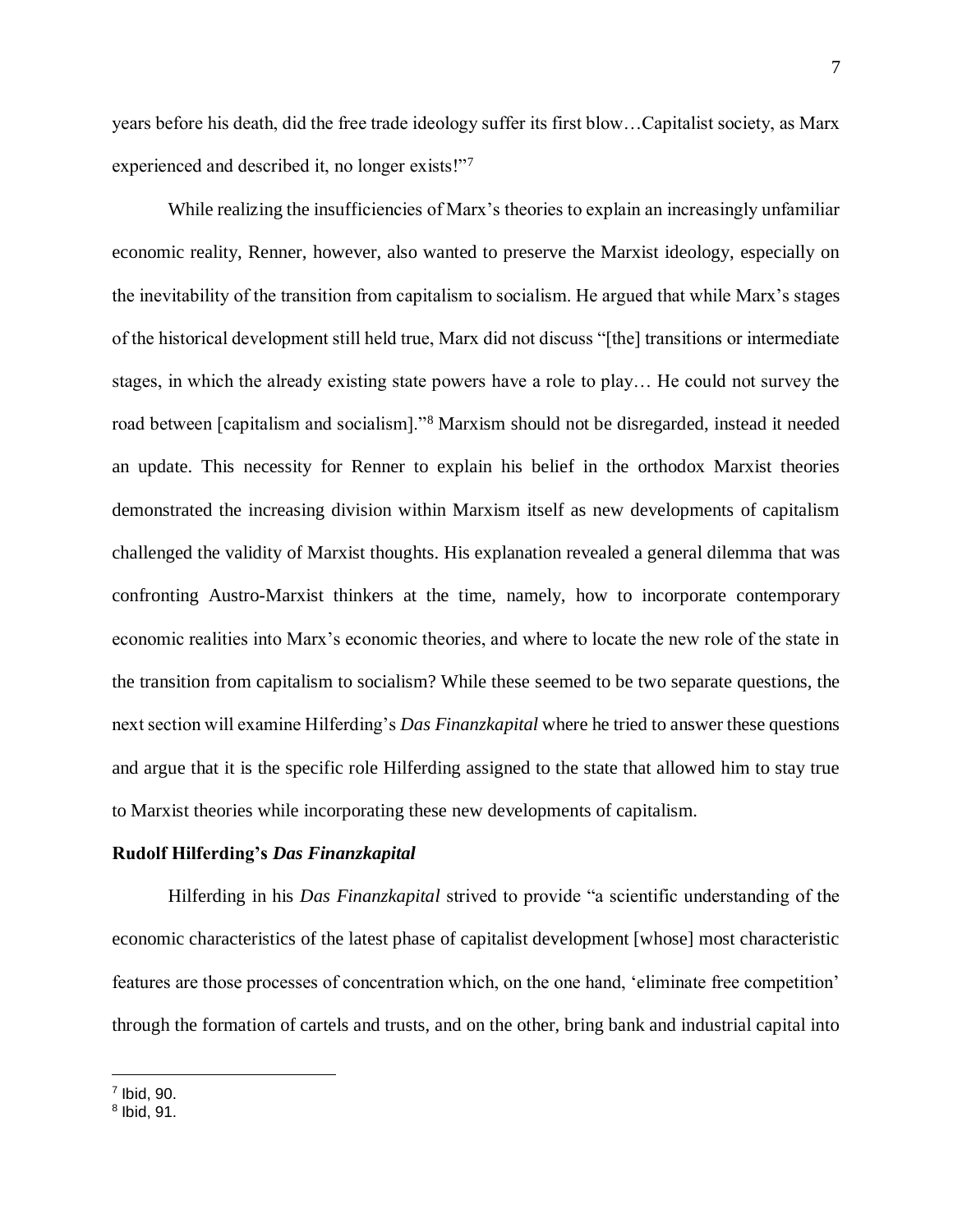an ever more intimate relationship."<sup>9</sup> Like Renner, Hilferding recognized the changing economic trends and tried to incorporate them into Marxist theories of capitalist development. The main issues that concerned him were the dynamism of capitalism, its crises, and where to locate them in the modern economy. This section will argue that this insistence on capitalist crisis and its inevitable doom allowed Hilferding to diverge from Marxist thoughts considerably. This section traces two interconnected divergences. First, rather than focusing on production, Hilferding looked towards modern finance as the new locus through which capitalist contradictions were manifested. Second, this emphasis on finance, in turn, allowed Hilferding to assign a more active role to the state in the process of socialization. The state could now use its financial power to proceed in the direction of expropriation without the necessary violence and disruptions predicted by Marx. The state became not only a reflection of economic reality but a conscious organization that had the power to change it.

In order to understand where Hilferding diverged from Marx's understanding, it is important to first look at where Hilferding affirmed Marxist theories. His analysis of the development of the bank confirmed Marx's theory of capital accumulation and the dynamism of capitalism. In Hilferding's argument, the bank became central in the modern economy because it was an essential tool to maximize surplus-value and expand the market. He claimed that

"bank has performed two functions: (1) it has facilitated the process of making payments, and by concentrating them and eliminating regional disparities, it has enlarged the scale of this process; (2) it has taken charge of the conversion of idle capital into active money capital by assembling, concentrating and distributing it, and in this way has reduced to a minimum the amount of idle capital which is required at any given time in order to rotate the social capital."<sup>10</sup>

<sup>9</sup> Rudolf Hilferding, *Das Finanzkapital. Eine Studie über die jüngste Entwicklung des Kapitalismus, Vienna, Wiener Volksbuchhandlung, 1910 (Marx-Studien, vol. III), Vorwort,* trans. Tom Bottomore (Routledge & Kegan Paul, London, 1981) Accessed May 20, 2019. https://www.marxists.org/archive/hilferding/1910/finkap/index.htm

<sup>10</sup> Ibid. *V. Kapitel: Die Banken und der Industrielle Kredit.*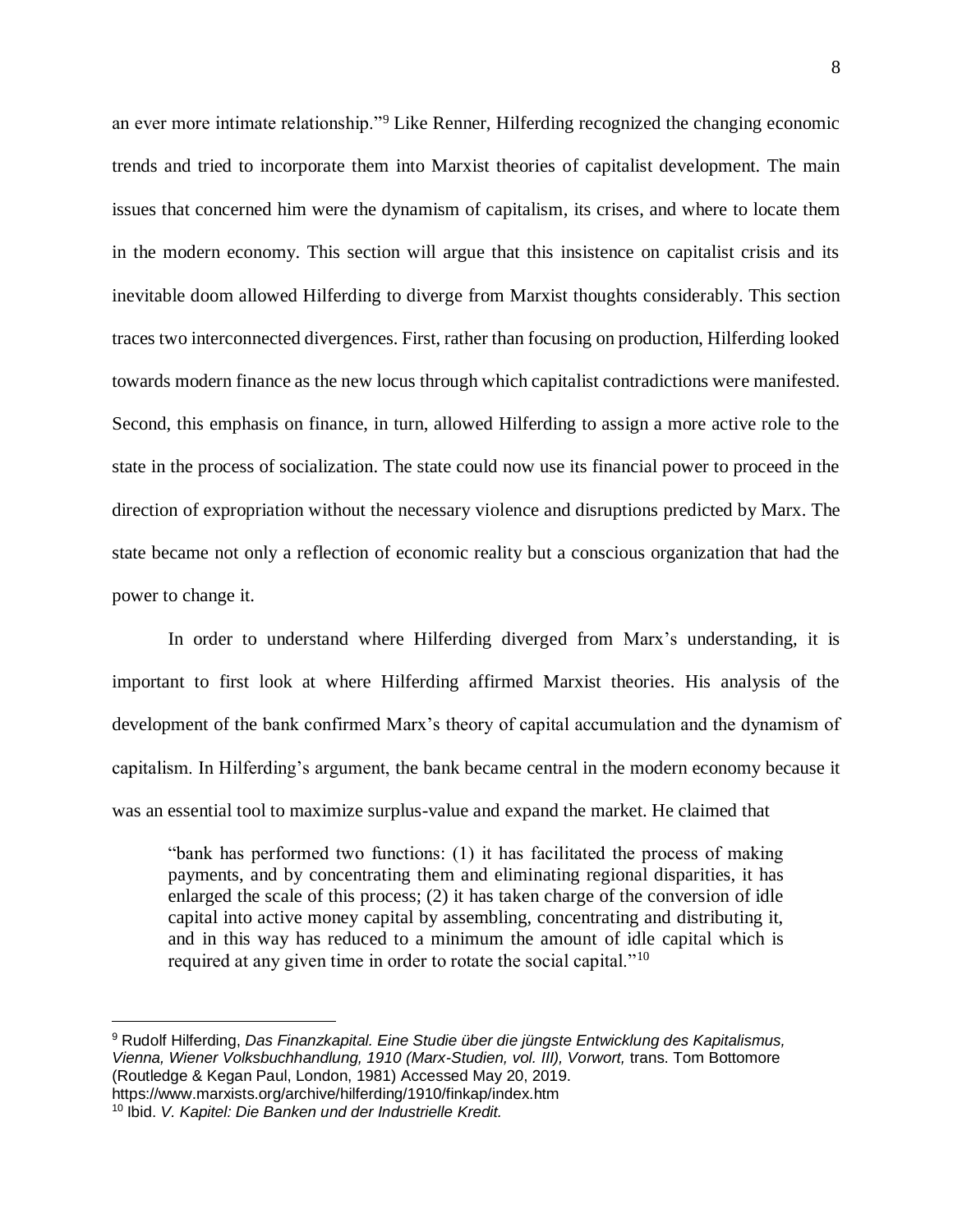Before the banks dominated the credit market, it was the bill of exchange between individual capitalists that served as a form of credit. The limitations of the bill of exchange came from its circulatory and local nature. It only served as a transference of money from one individual capitalist to another, it did not "economize" money. Furthermore, this form of exchange is essentially limited within the strata of the capitalist; "productive capitalists are mutually providing each other with credit."<sup>11</sup> With the development of the bank, however, it was not only the capitalist who deposited idle money within the bank but people from all classes. This totalizing effect banks had on the economy allowed Hilferding to see the growing dominance of the banks as a logical consequence of the expansive nature of capitalist development.

In his discussion of the banks, Hilferding also bear in mind Marx's assumption that "as the scale of production expands, fixed capital becomes much more important."<sup>12</sup> In this case, bank credit was not limited as tools that only facilitated capital circulation. Instead, banks increasingly invested in fixed capital, namely "the value of the means of production."<sup>13</sup> Hilferding then argued that this investment had led to two trends. First, banks in order to support this demand needed to expand themselves. Investments in fixed capital represented long-term investments, and the interest did not flow back to the bank right away. This entailed greater risk and necessitated that only large banks could engage in these enterprises. Second, these long-term investments also implied the growing interest of banks in the well-being of the industries in which they invested. This interest became the basis of the close ties that were established between the banks and industries, and the banks by transforming bank credits into industrial capital had more control in this relationship. It was this process of transformation that gave rise to finance capital, "the capital

 $11$  Ibid.

<sup>12</sup> Karl Marx. *Economic Manuscripts: Capital: Volume Two. Chapter 8: Fixed Capital and Circulating Capital*. 1893. Accessed May 20, 2019. https://www.marxists.org/archive/marx/works/1885-c2/ch08.htm.  $13$  lbid.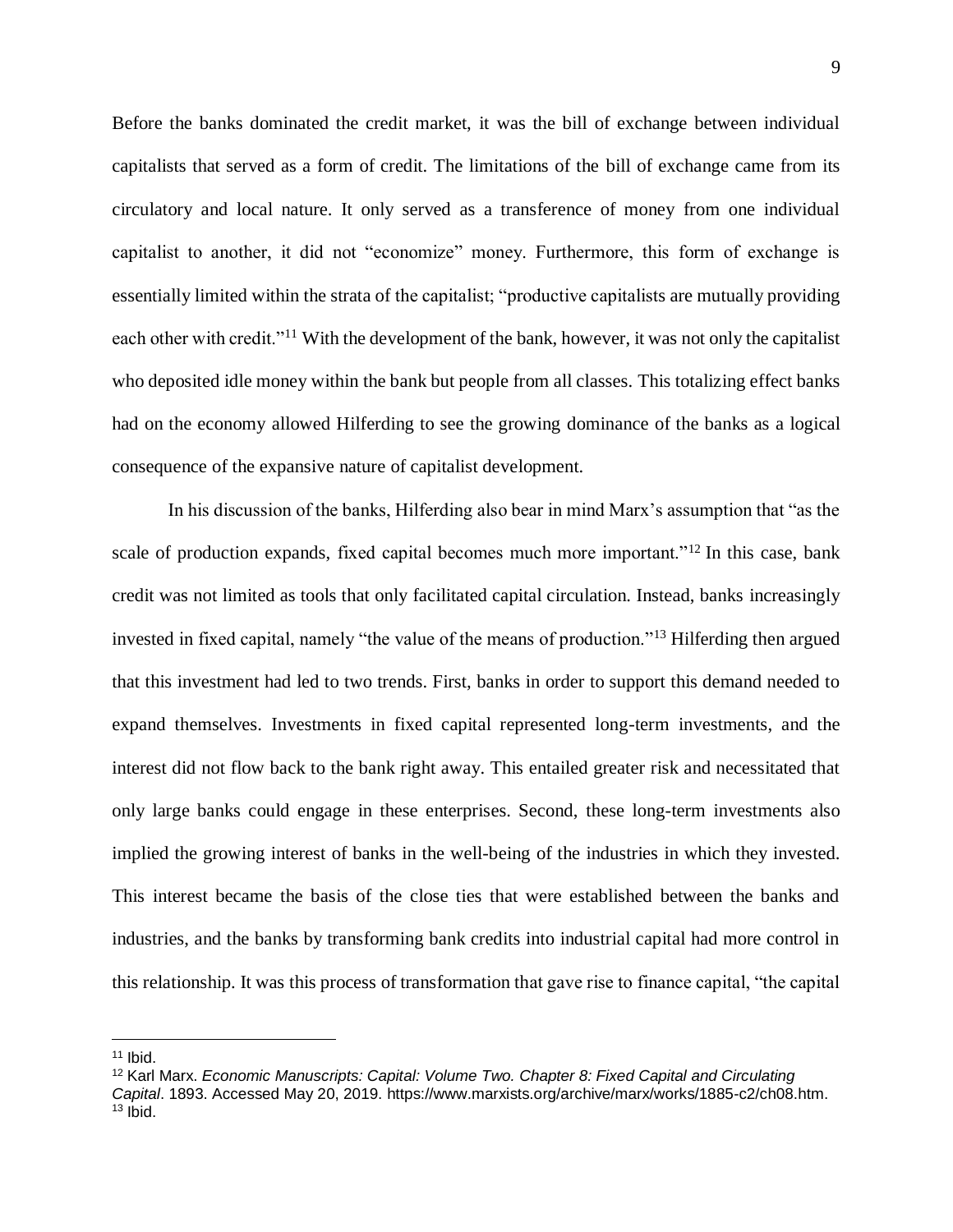at the disposition of the banks which is used by the industrialists."<sup>14</sup> Combining these two trends, Hilferding envisioned a future where

"With the development of banking, and the increasingly dense network of relations between the banks and industry, there is a growing tendency to eliminate competition among the banks themselves, and on the other side, to concentrate all capital in the form of money capital, and to make it available to producers only through the banks. If this trend were to continue, it would finally result in a single bank or group of banks establishing control over the entire money capital."<sup>15</sup>

These conclusions largely affirmed the Marxist traditions. Rather than arguing that the new trends betrayed Marx's speculation, Hilferding saw these developments as the logical extension of Marxist theories of the stages of capitalism. Banks did not represent capitalism's self-conscious effort to tame its own dynamism, instead they were the products of this very dynamism. However, some of the divergences between Hilferding and Marx were also revealed through his analysis. Rather than focusing on the process of production as Marx did, Hilferding shifted the conversation by looking at the circulation of finance capital. In this process, the locus of capitalist activities and dynamism shifted from the factories to the banks.

This insistence on the dynamism of capitalism became problematic when Hilferding started to examine capitalist crisis. The Marxist belief that capitalism's over-accumulation would one day lead to its downfall translated to Hilferding's view that capitalist crisis would continue to exist even if the economy became more centralized and regulated. He argued that, contrary to popular belief that saw centralization and cooperation as the solution to capitalist crisis, "Cartels do not diminish, but exacerbates, the disturbances in the regulation of prices which lead ultimately to disproportionalities, and so to the contradiction between the conditions of utilization and the

<sup>14</sup> Rudolf Hilferding, *Das Finanzkapital, XIV. Kapitel: Die kapitalistischen Monopole und die Banken Verwandlung des Kapitals in Finanzkapital*

https://www.marxists.org/archive/hilferding/1910/finkap/index.htm.

 $15$  lbid.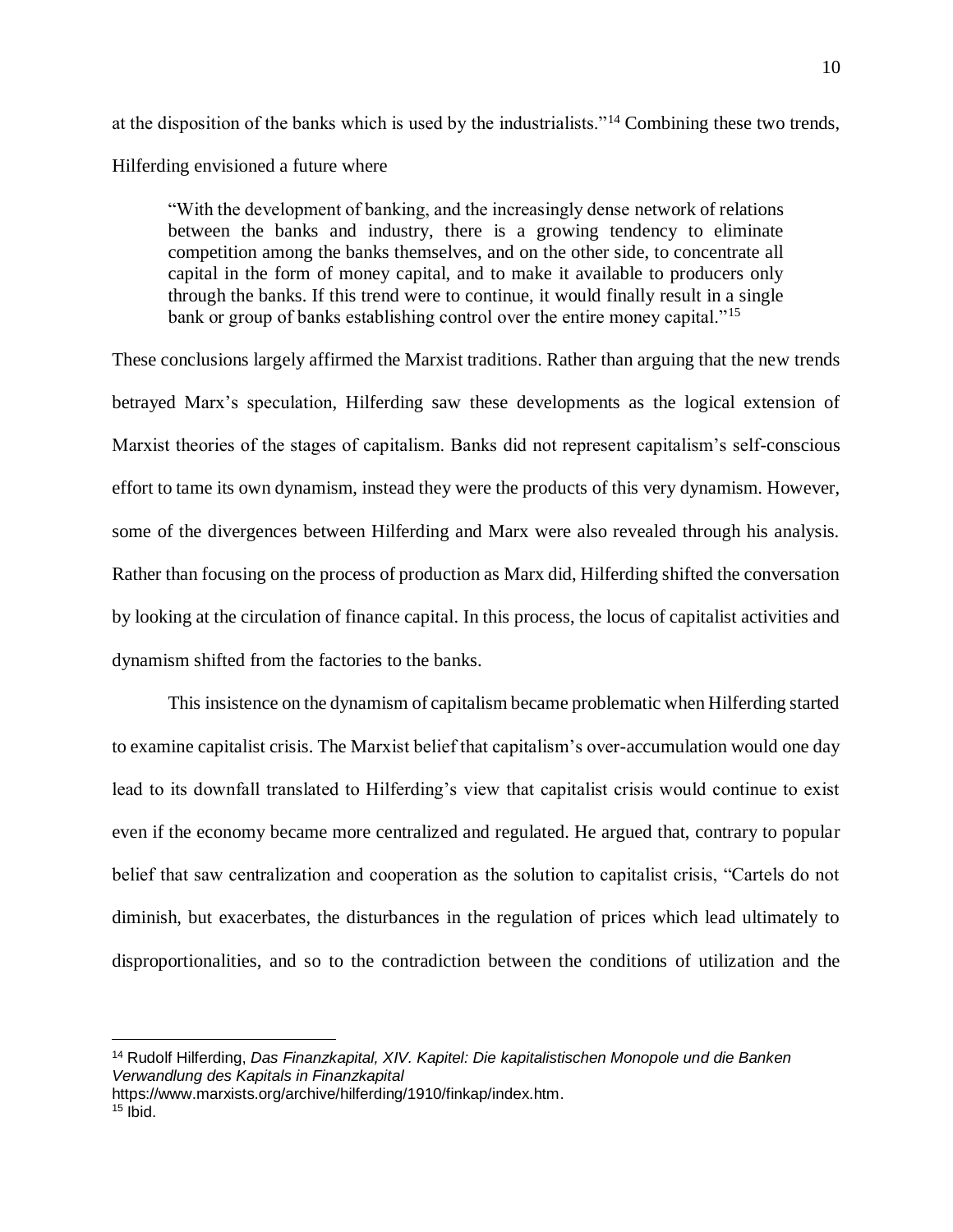conditions of valorization." <sup>16</sup> Hilferding further argued that the prevailing illusion that cartelization and centralization could avoid crises came from the ability of cartels to modify the effect of the crises by shifting the main burden to non-cartelized industries. The small noncartelized businesses would take the main brunt of capitalist crises and cushion the effects felt by the larger centralized businesses. Even though cartelization could mitigate crises, it could not prevent them. Their positionality within a capitalist economy meant that cartels could never avoid the contradictions within capitalism, "the anarchy of production is not abolished by reducing the numbers of individual units while simultaneously increasing their strength and effectiveness."<sup>17</sup>

Another way that cartelization and centralization increased crises was through imperialism. Hilferding argued with greater accumulation of capital in the hands of the bank; the banks would want to invest these capitals to the developing countries. However, instead of pursuing free trade, these new investments needed the state's active intervention in the receptive country for protection. These demands for protection in turn translated to oppressive imperial policies where state dominance was imposed over the colonial territories to ensure local stability. While Hilferding saw the formations of imperial territories as capable of diverting over-accumulation of capital in short terms, he argued that imperialist policies would lead to greater conflicts in future when "the struggle for markets for goods becomes a conflict among national banking groups over spheres of investment for loan capital… economic competition is confined here within relatively narrow limits, so that the economic struggle quickly becomes a power struggle in which political weapons are employed."<sup>18</sup> What Hilferding suggested here was with the state's intervention in the economy, capitalists could use political and military power to maximize their profit in international

<sup>16</sup> Ibid. *XX. Kapitel – Die Änderungen im Krisencharakter Kartelle und Krisen*.

 $17$  Ibid.

<sup>18</sup> Ibid. *XXII. Kapitel – Der Kapitalexport und der Kampf um das Wirtschaftsgebiet.*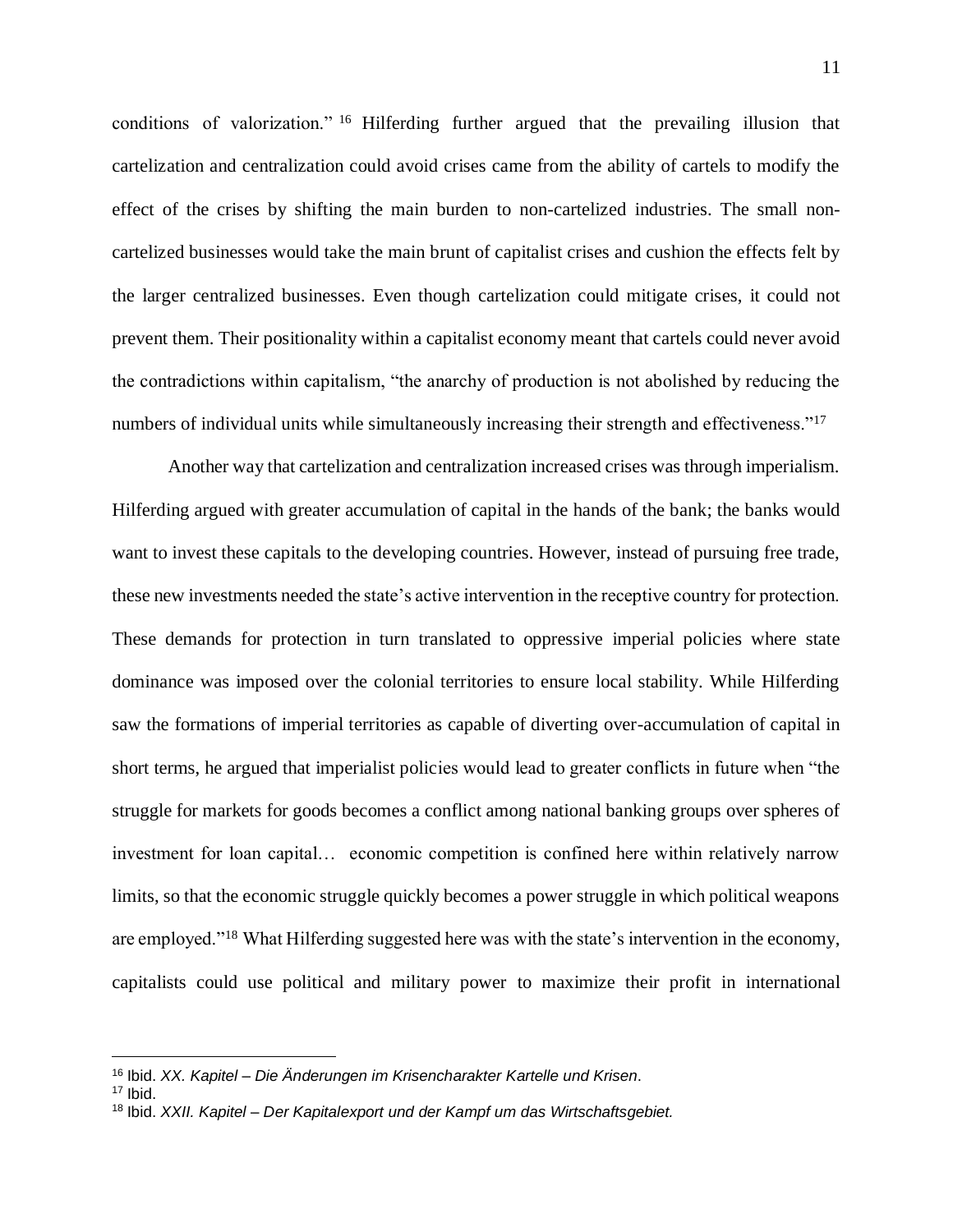competitions leading to imperialist wars between great powers. Thus, while imperialism solved short-term economic crises, in the long run, it led to capitalist powers' mutual destruction.

However, just as fervently as he argued that capitalist crises were inevitable, he also proposed a contradicting argument that the tendency of finance capitalism was to escape from capitalism's dynamism. Hilferding at times entertained the readers with a future when economic centralization would reach its zenith and create "a general cartel which carries on whole of production, and thus eliminate crises," even under a capitalist society where "property, concentrated in the hands of a few giant capitalist groups [manifested] in direct opposition to the mass of those who possess no capital."<sup>19</sup> Under this speculation, centralization not only did not exacerbate capitalist crisis but served as a way out of it. The growing dominance of the banks within industries further made "the emergence of a banking crisis more difficult."<sup>20</sup> Comparing these two contradictory theories, one could argue that this contradiction was a reflection of the divisions pointed out by Renner between modern capitalist development and Marxist theories, between a capitalism that was reforming itself and a capitalism that was doomed to failure.

In order to reconcile the two contradicting theories he proposed on the nature and tendency of capitalist crises, Hilferding argued that in these two scenarios the state was essentially playing two different roles which led to two different economic outlooks. He explained that whether centralization and cartelization would lead to more crises or fewer crises depended on who was in control of the "conscious executive organ  $-$  the state."<sup>21</sup> If it was the capitalists who controlled the state and used the state to facilitate the process of centralization, to maximize profits, and to expand capitalism oversea, the centralization process remained essentially "an antagonistic form

<sup>19</sup> Ibid. *XX. Kapitel – Die Änderungen im Krisencharakter Kartelle und Krisen*.

 $20$  lhid.

<sup>21</sup> Ibid. *XXV. Kapitel – Das Proletariat und der Imperialismus*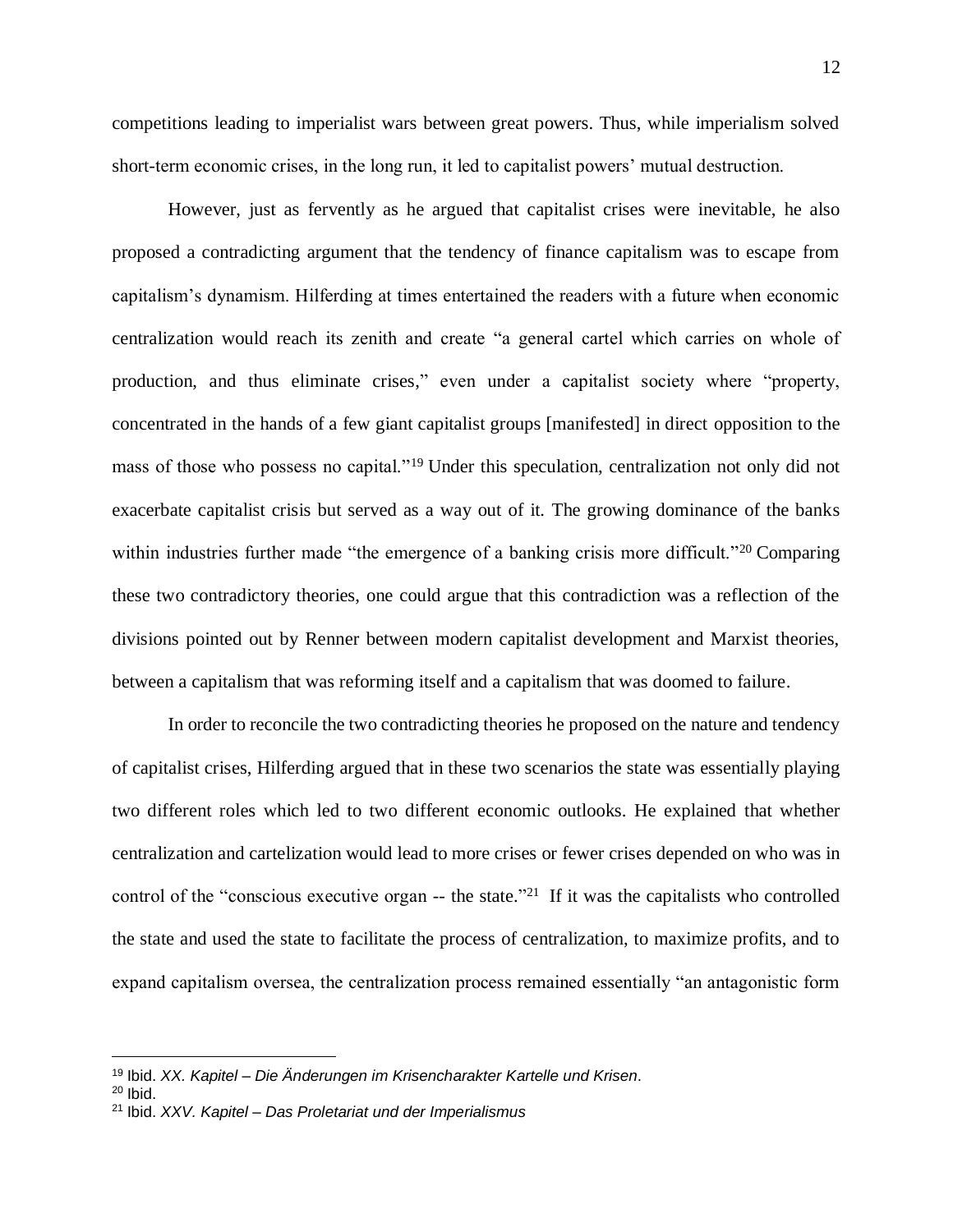of socialization, since the control of social production remains vested in an oligarchy."<sup>22</sup> Therefore, the economy would still be subjected to capitalist crises and imperialist wars. It was only when the proletarians gained control of the state and took advantage of the economic developments for the greater social good could centralization become a process of positive socialization where

"the state conquered by the working class [could] seize finance capital in order to gain immediate control of these branches of production… [so that] there is no need at all to extend the process of expropriation to the great bulk of peasant farms and small businesses, because as a result of the seizure of large-scale business, upon which they have long been dependent, they would be indirectly socialized just as industry is directly socialized."<sup>23</sup>

The increasingly interventionist power of the state allowed Hilferding to imagine a socialist future devoid of revolutionary and potentially violent expropriation. Socialization could be gradual and peaceful under the aegis of the state-supervised centralization of finance capital.

Hilferding's conception of the state shifted Marxist focus on social and economic revolution to an emphasis on political revolution. In his discussion, Hilferding relied on the assumption that under modern capitalism, political revolution would directly lead to social transformation. Underlying this perception was a view that the modern state with its overarching financial power could directly restructure economic and social life rather than being a passive reflection of the economic and social base as Marx would more likely argue. Furthermore, it also relied on a perception that saw the state as a "class-neutral" tool that worked to the advantage of whoever was in control. Modern economic changes, whether they were the rise of finance capital, the increasing trend of cartelization, or the development of the banking sector, were presented by Hilferding as new opportunities that allowed the state to function as an effective tool for socialization. However, as Hilferding hinted in his discussion of crisis, the power of the modern

 $22$  Ibid.

 $23$  lbid.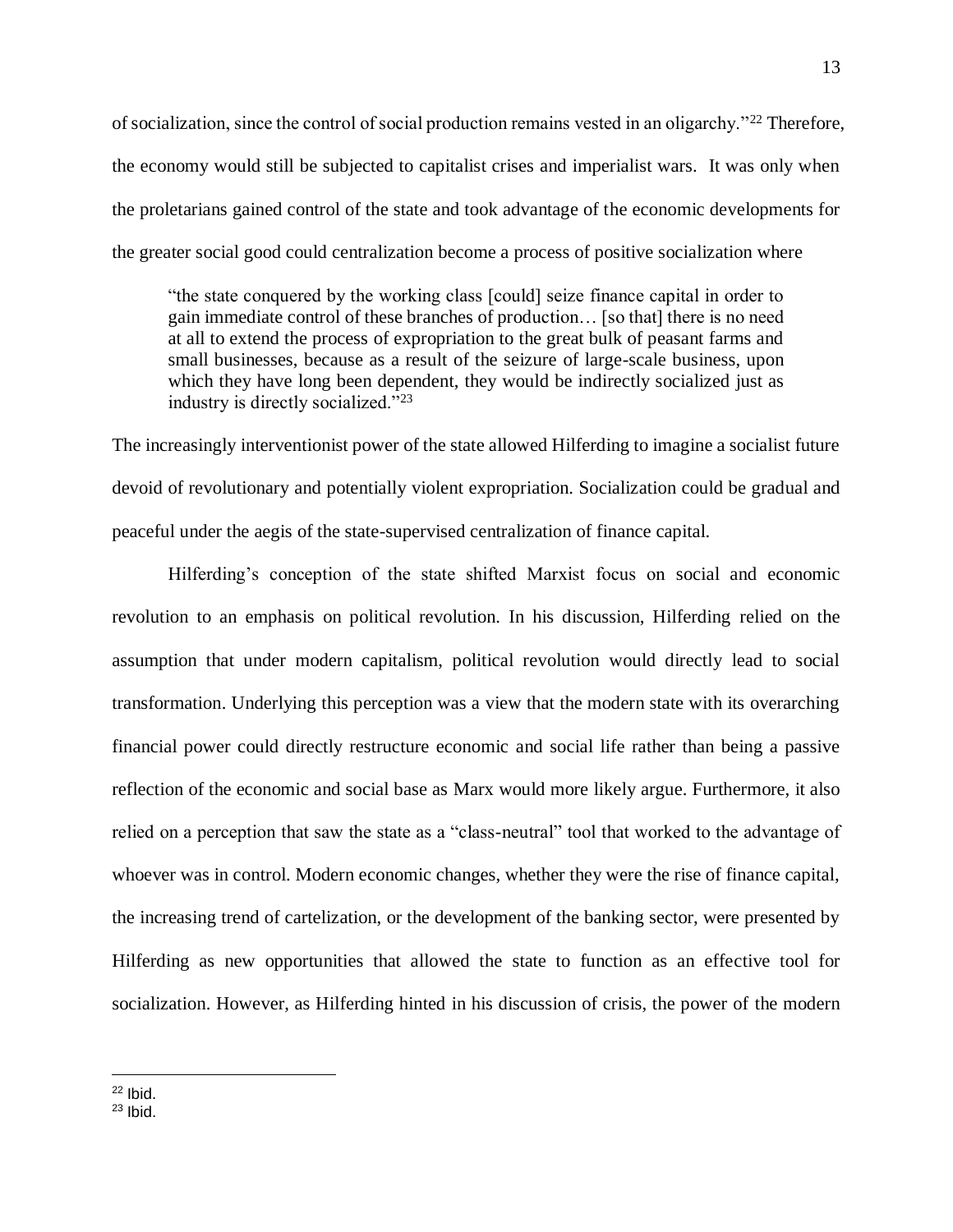state was a double-edged sword; depending on how it was used and who used it, it could lead to either peaceful transition to socialism or the continuation of capitalism in the form of imperialism and war.

In a sense, Hilferding presented a largely optimistic view towards modernity and where it was heading. By posing two diverging paths at the end of his *Das Finanzkapital*, Hilferding revealed the new possibilities of modern capitalist developments. While economic modernity did not eliminate the fundamental dynamism of capitalism and its crises, it did pose new peaceful ways for socialist transition to proceed. What should be noted in Hilferding's discussion was his somewhat naive belief on the linear progress of history that capitalism was heading towards socialism and socialism only. Whether it was through peaceful transition or violent self-destruction as manifested in imperialism and war, Hilferding at this point did not see an alternative to a socialist future. This optimism was going to change after the Great War when fascism became an increasing threat; war did not necessarily lead to socialist revolution but instead could also lead to fascist takeover. However, this general view towards modernity as presenting new opportunities for social changes and allowing the state new roles in initiating these changes remained intact.

#### **The Organizational Worldview**

In Hilferding's analysis of the changing economic realities, there was a shift of focus from the individual to the organizational. His discussion on cartelization, on centralization, and on state intervention could all be cited as examples where economic decisions were made by an organization, by a board of trustees, by a ministry of commerce rather than by an individual industrialist. While Hilferding was distinct in his economic approach, he was not the only one within the Austro-Marxist circle that increasingly subscribed to an organizational view of the society. This section examines how other Austro-Marxist thinkers understood modern society and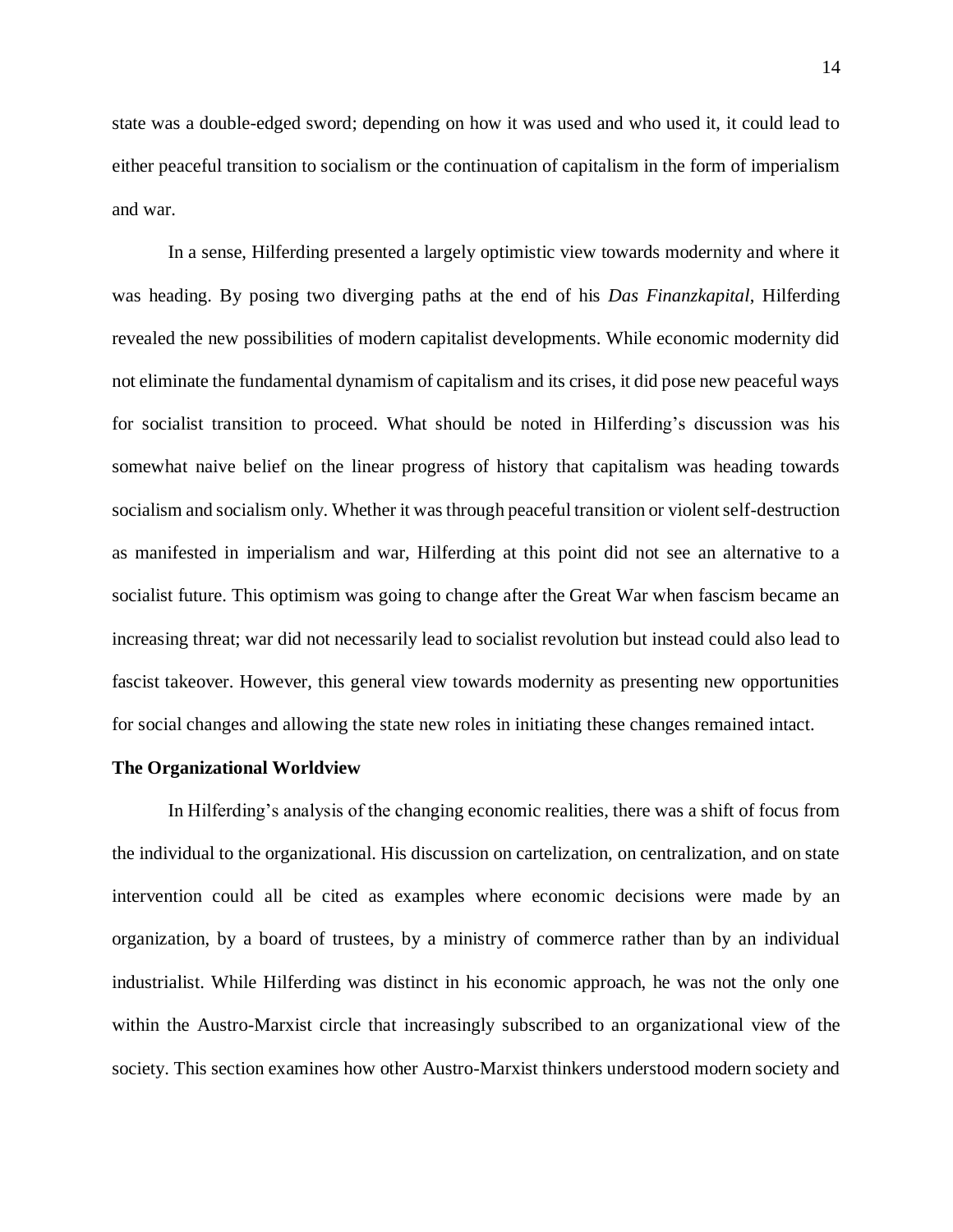culture in terms of organizations. It will first analyze Otto Bauer's definition of the organizational worldview and how it related to modern life, then it will apply this definition to Bauer's understanding of the nations. Through this process, this section argues that Bauer's historicization of this organizational worldview allowed him to historicize the concept of nations and challenged the essentializing view advocated by nationalists. Through this historicization, Bauer was able to place nations within a dialectic narrative of the stages of history and speculated a socialist future where national diversity and autonomy could be guaranteed by a cohesive and unifying state.

In *The World View of Organized Capitalism (1924)*, Otto Bauer, based on Hilferding's analysis of changing economic realities, examined how these economic changes created new political and cultural ideologies. He argued that the moving away from economic liberalism also entailed a cultural shift from a liberal way of thinking. The transition from competitive capitalism to a more organized capitalism "overcomes both individualism and universalism… The autonomy of the individual is destroyed. The individual person develops and is effective only in the various organizations to which he belongs." <sup>24</sup> With the destruction of a liberal self rose a new organizational self whose personality could only be obtained and function within various organizations. By examining this destruction of self, Bauer reached a conclusion of the modern world as:

"a world [that] contains nothing but complexes of elements… [where] individuals [are] sharply marked off from each other, but neither is there a planned and organized whole… where the individual is no longer sovereign but is the creation and instrument of organizations, while organization is not yet the well-articulated embodiment of the totality but is simply an instrument for individuals, not yet a socialist community, but a joint-stock company or cartel, a co-operative or trade union $"25$ 

<sup>24</sup> Otto Bauer. *Das Weltbild des Kapitalismus*, 1924, in T. B. Bottomore, and Patrick Goode. *Austromarxism*. (Oxford [Eng.]: Clarendon Press. 1978.) 213.

 $25$  Ibid.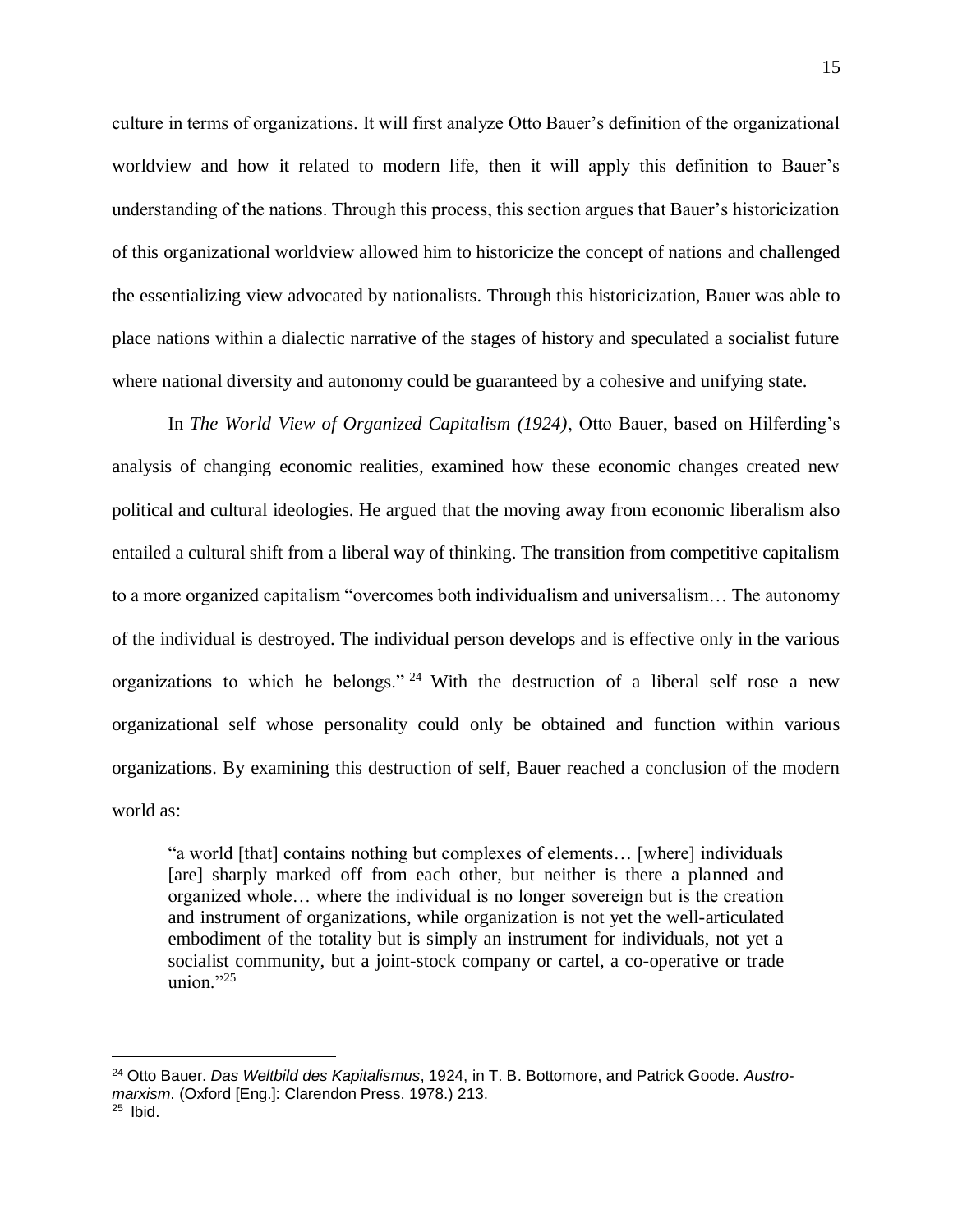Like Hilferding who saw within modern economic developments new opportunities for socialism, Bauer also saw modernity as providing new organizations and elements which, albeit their current divisions, with time and correct developments could be unified into a socialist totality. While seeing organizations as an essentialized component of modern life, Bauer also traced their historical roots and corresponded these cultural developments with the economic development of capitalism. This historicization provided a sense of continuity which allowed Bauer to view modernity and its transformation of the individual self into the organizational self not as social disruptions but rather as congealing the individual elements into larger building blocks for a socialist future.

While Bauer's *The World View of Organized Capitalism* was published in 1924, his ideas on organizations and their historical trajectories were already present in his *Die Nationalitätenfrage und die Sozialdemokratie* published in 1907. Bauer in this work argued that nation was essentially "the totality of men bound together by a community of fate into a community of character."<sup>26</sup> By focusing on the community of character, Bauer affirmed the significance of organizations as the place through which modern men obtained their identities. However, rather than seeing these national communities as eternally fixed in characters, he argued that these communities were the precipitation of a common destiny, of a shared history that could be altered depending on subsequent developments. Through the historicization of nations, Bauer was able to establish a link between the development of the nations and the history of the mode of production while channeling nationalistic frustration into a critique against capitalism. He claimed that during tribal communism, different nations were sharply demarcated from each other while all members of the nations were able to fully participate in their national culture. However, with the

<sup>26</sup> Otto Bauer, *Die Nationalitätenfrage und die Sozialdemokratie*, 1907, in T. B. Bottomore, and Patrick Goode. *Austro-marxism*. (Oxford [Eng.]: Clarendon Press. 1978.) 107.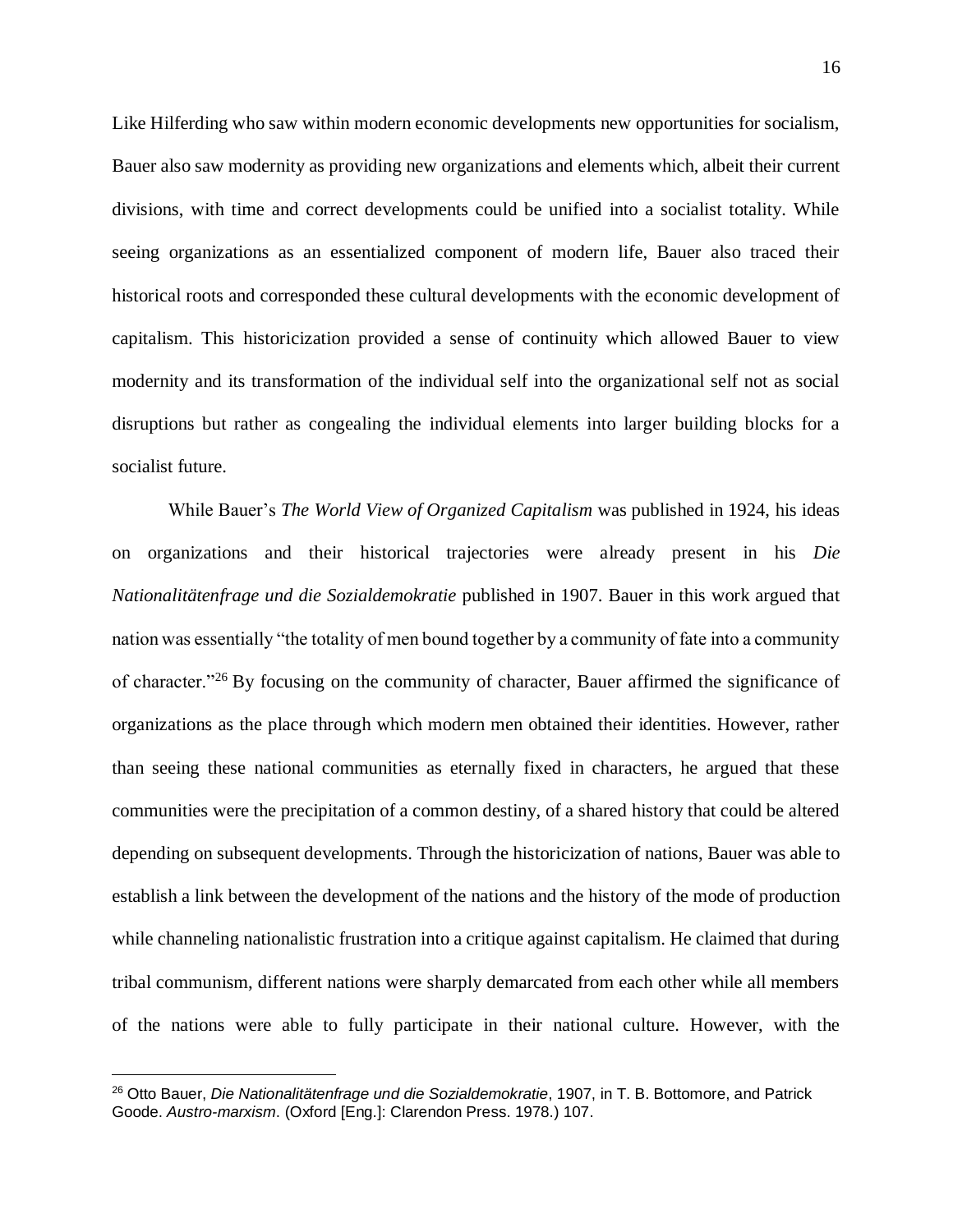development of private ownership and individual production, "the unitary nation divides into members of the nation and those who are excluded and become fragmented into small local circles."<sup>27</sup> Bauer argued that national identity in the capitalist era became a class privilege which largely excluded the proletariats. However, with the latest development in capitalism, Bauer saw a new trend where "the tendency to national unity on the basis of national education gradually becomes stronger than the particularistic tendency of the disintegration of the old nations… these [national] circles are again drawn together and will eventually be absorbed into the unitary socialist nation of the future."<sup>28</sup> In a sense, rather than seeing modern nationalism as a centrifugal and disintegrative phenomenon, Bauer understood it as the process in which the masses who were devoid of national identity due to capitalist exploitations became reintegrated into the national culture. This reintegrated masses in turn became the basis of the socialist society. Unlike Marx who largely predicted that nations would disappear under socialism, Bauer predicted that it was only under socialism could nations reach their fullest and most distinct expressions and provide "every individual with cultural objects of the whole nation."<sup>29</sup> What Bauer did in his discussion of the nations was to incorporate nationalist promises of autonomy and community within a Marxist discourse and to reveal the interconnection between national and class struggle.

At first glance, one might argue that Bauer's concept of nation was very similar to contemporary nationalist discourse, especially Pan-Germanists led by Georg Ritter von Schönerer, who also mixed nationalism with a critique against liberal capitalism. In fact, Otto Bauer, like many other Austrians, had flirted with the concept of Pan-Germanism in the immediate post-war

<sup>27</sup> Ibid. 108.

<sup>28</sup> Ibid. 108.

 $29$  Ibid. 111.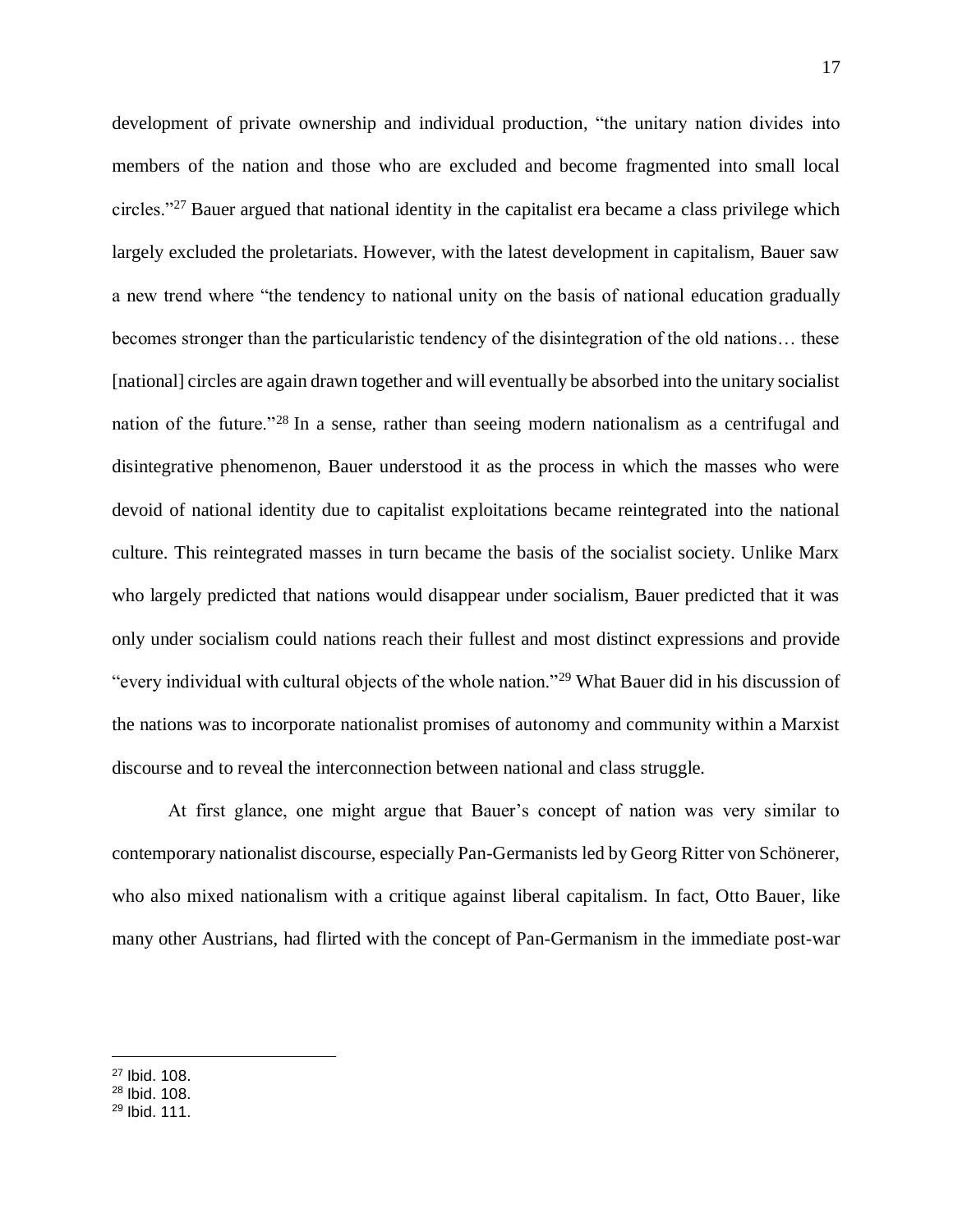period when he negotiated with Weimar government for an accession of Austria into Germany.<sup>30</sup> However, it was important not to disregard some of the differences that separated Bauer's theories from nationalism. One of the differences was Bauer's trivialization of the problem of territory. Diverging from the popular discourse of the nation-state, Bauer argued that common territory was not a necessary condition for the development of the nations. He argued that "only insofar as a common territory is a condition of a community of culture, is it also a condition of the nation's existence. In the age of printing, the post and telegraph, railways and steamships, that is much less the case than it was formerly." <sup>31</sup> Instead of viewing territory as an essential factor in the construction of the nation, he saw territory as mainly having a facilitative effect which was less influential in an increasingly globalized world. Second, he also de-emphasized the role of language, one of the main battlegrounds on which national groups in Austro-Hungarian empires fought. He cited Spain and its previous colonies as an example that even when there was a common language, it did not necessarily construct a nation. Deviating from both language and territory as the basis of the nation, Bauer saw nations in terms of characters, of personalities. He argued that nations were not where people owned their political allegiance to, again countering the argument for a nationstate. Instead, nations were the sources of people's cultural development, their consciousness. By describing nation as a conscious-forming organization, Bauer attempted again to link the national struggle with the class struggle. He argued that the foreign nations themselves were not the enemies, instead it was the capitalist order that restrained the development of national culture and repressed national consciousness.

<sup>30</sup> Norbert Leser. "Austro-Marxism: A Reappraisal." *Journal of Contemporary History* 1, no. 2 (1966): 117- 33. http://www.jstor.org/stable/259926.

<sup>&</sup>lt;sup>31</sup> Bauer, 105.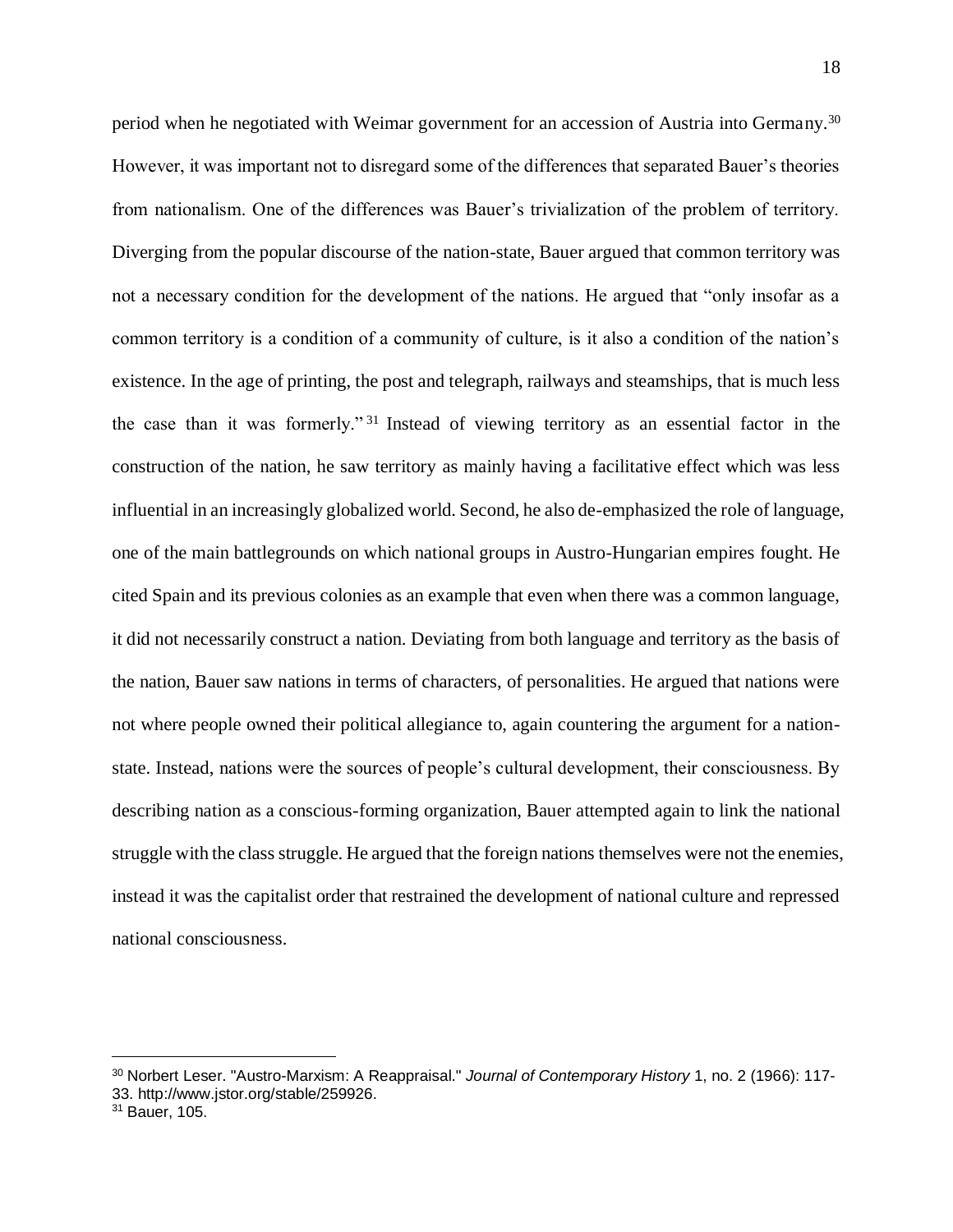This effort to historicize nations and to understand nations in terms of characters and consciousness paved the way for Bauer's discussion on how nation would look like under a socialist state. Bauer speculated that under socialism, the bourgeois idea of the nation-state would disappear and in its stead was a state that could both guarantee the autonomy of the nations and also ensure the unity of the state. He called for "a federal state in which the communities of the individual nations are once again incorporated" but "the principle of nationality changes into that of national autonomy, from a rule for the formation of states into a rule of state constitution."<sup>32</sup> Bauer very much wanted to preserve the multinational structure of the Habsburg Monarchy, albeit in a democratized version that would guarantee national rights and equality. Each nation would then have the right to "legislate and to administer itself."<sup>33</sup> The state, on the other hand, served largely as a central fiscal organization that regulated the economy between nations, as a "social structure of a higher order [that could supervise] the international division of labour."<sup>34</sup> In a sense, Bauer's theory of a socialist state could be seen as a combination of his organizational theories and Hilferding's theory on the modern state. In this conception, the state became a conscious economic organization that had the financial power to exert control over the economy while also guaranteeing the autonomy and rights of national organizations in which individuals developed their identity and consciousness. Through the state, the various disparate organizations that Bauer discussed in his *The World View of Organized Capitalism* both preserved their distinctions and were united within a socialist economic totality.

 $32$  Ibid, 116.

<sup>33</sup> Ibid, 117.

<sup>34</sup> Ibid, 117.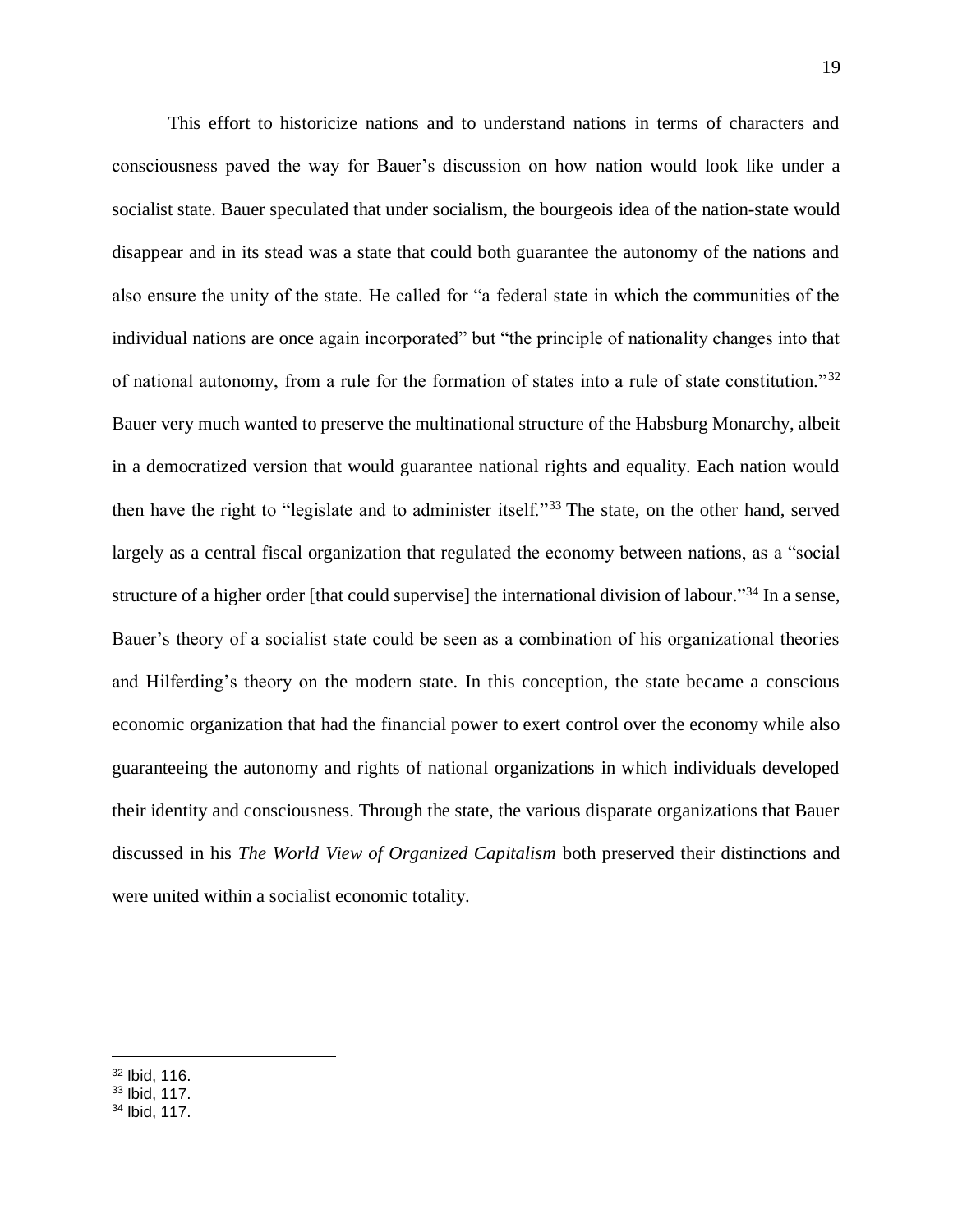# **Conclusion**

l,

The rise of the Austrofascism in the early 1930s ended Austro-Marxism as a school of thoughts. However, its theories had continuing impacts on Marxist thoughts and political practices. In the 1970s and 80s, Eurocommunism, for example, took up many of the Austro-Marxist theories on the possibilities of a peaceful and democratic socialist transition.<sup>35</sup> This paper wishes to shed more light on this otherwise rarely examined topic and to analyze it in its historical context of finde-siècle Austro-Hungarian Empire. This paper reaches two intertwining conclusions on Austro-Marxism. First, it argues that Austro-Marxists through its effort to incorporate modern developments in the Marxist stages of history largely adopted an optimistic view towards modernity. They saw modernity as opening up new opportunities and creating new building blocks through which socialism could one day be achieved. Second, it argues that this optimism was invested by various Austro-Marxists in the state. The state became not only a herald for change, as Hilferding demonstrated, but also a glue that united the different organizations together in their stride towards socialism, as Bauer showed. What connected their view on modernity and their concept of the state was a desire for change without disruption, for continuity without stagnation.

I have adhered to the honor code in this assignment. Jerry Shang

<sup>35</sup> Mark E. Blum, and William T. Smaldone. Austro-marxism: The ideology of unity. (Leiden: BRILL. 2015.)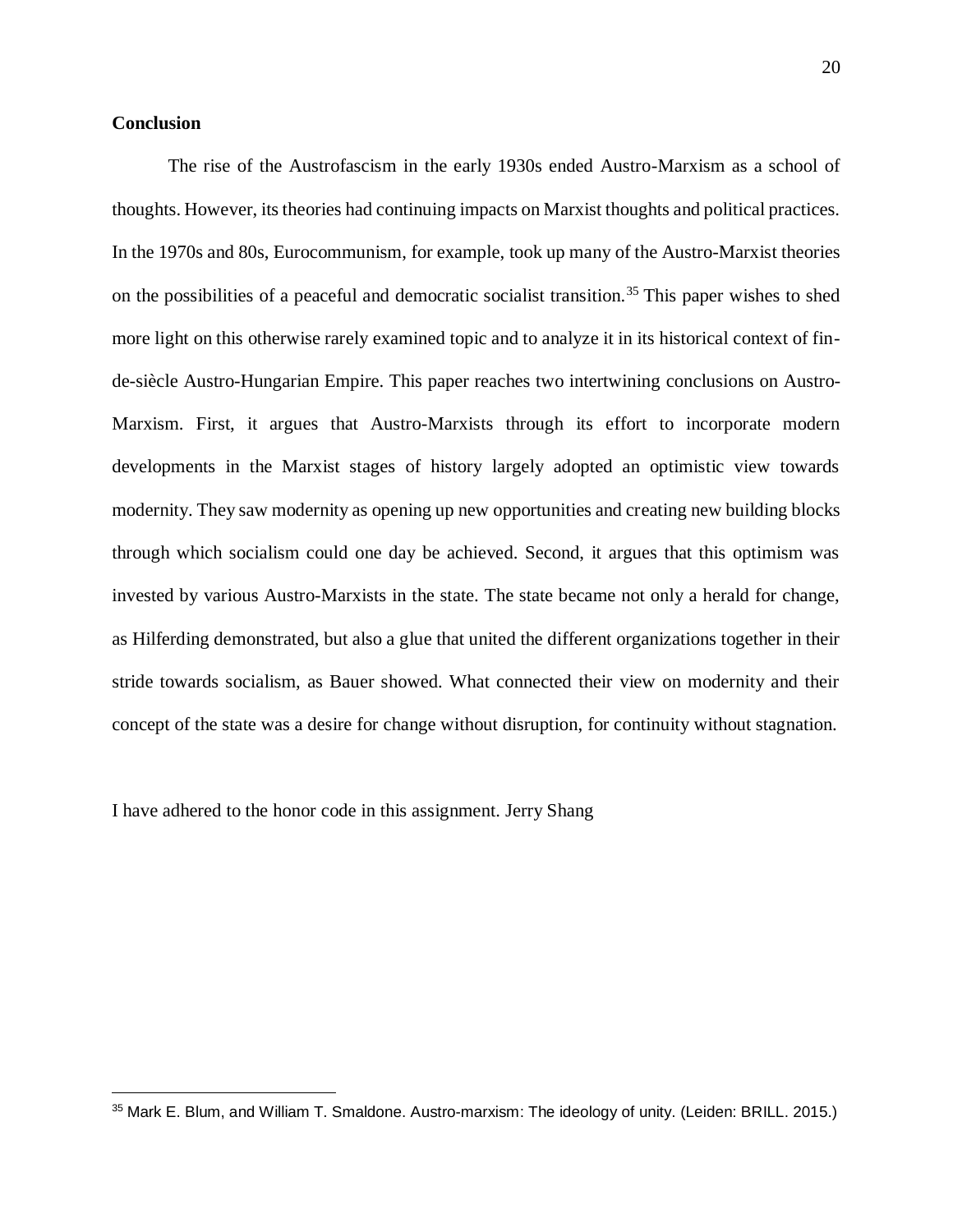# Work Cited

## **Primary Sources:**

- Bauer, Otto. *Das Weltbild des Kapitalismus*, 1924, in T. B. Bottomore, and Patrick Goode. *Austro-marxism*. Oxford [Eng.]: Clarendon Press. 1978.
- Bauer, Otto. *Die Nationalitätenfrage und die Sozialdemokratie*, 1907, in T. B. Bottomore, and Patrick Goode. *Austro-marxism*. Oxford [Eng.]: Clarendon Press. 1978.
- Bauer, Otto. 'Was ist Austro-Marxismus?' *Arbeiter-Zeitung*, 3 November 1927, in T. B. Bottomore, and Patrick Goode. *Austro-marxism*. (Oxford [Eng.]: Clarendon Press. 1978.)
- Hilferding, Rudolf*. Das Finanzkapital. Eine Studie über die jüngste Entwicklung des Kapitalismus*, Vienna, Wiener Volksbuchhandlung, 1910 (*Marx-Studien*, vol. III)*,* trans. Tom Bottomore, Routledge & Kegan Paul, London, 1981, Accessed May 20, 2019. https://www.marxists.org/archive/hilferding/1910/finkap/index.htm
- Marx, Karl. *Economic Manuscripts: Capital Vol. I Chapter Twenty-Five: The General Law of Capitalist Accumulation*. 1887. Accessed May 20, 2019. https://www.marxists.org/archive/marx/works/1867-c1/ch25.htm.
- Marx, Karl. *Economic Manuscripts: Capital: Volume Two. Chapter 8: Fixed Capital and Circulating Capital*. 1893. Accessed May 20, 2019. https://www.marxists.org/archive/marx/works/1885-c2/ch08.htm.
- Renner, Karl. 'Probleme des Marxismus'. *Der Kampf*. 1916, in T. B. Bottomore, and Patrick Goode. *Austro-marxism*. Oxford [Eng.]: Clarendon Press. 1978.

# **Secondary Sources:**

- Blum, Mark E., and William T. Smaldone. *Austro-marxism: The ideology of unity*. Leiden: BRILL. 2015.
- Bottomore, T. B., and Patrick Goode. *Austro-marxism*. Oxford [Eng.]: Clarendon Press. 1978.
- Czerwińska-Schupp, Ewa. *Otto bauer (1881-1938): Thinker and politician*. Vol. 121. Leiden;Boston;: Brill. 2016.
- Good, David F. *The Economic Rise of the Habsburg Empire, 1750-1914*. University of California Press, Berkeley, 1984.
- Gruber, Helmut. *Red vienna: Experiment in working-class culture, 1919-1934*. New York: Oxford University Press. 1991.
- Leser, Norbert. "Austro-Marxism: A Reappraisal." *Journal of Contemporary History* 1, no. 2 (1966): 117-33. http://www.jstor.org/stable/259926.